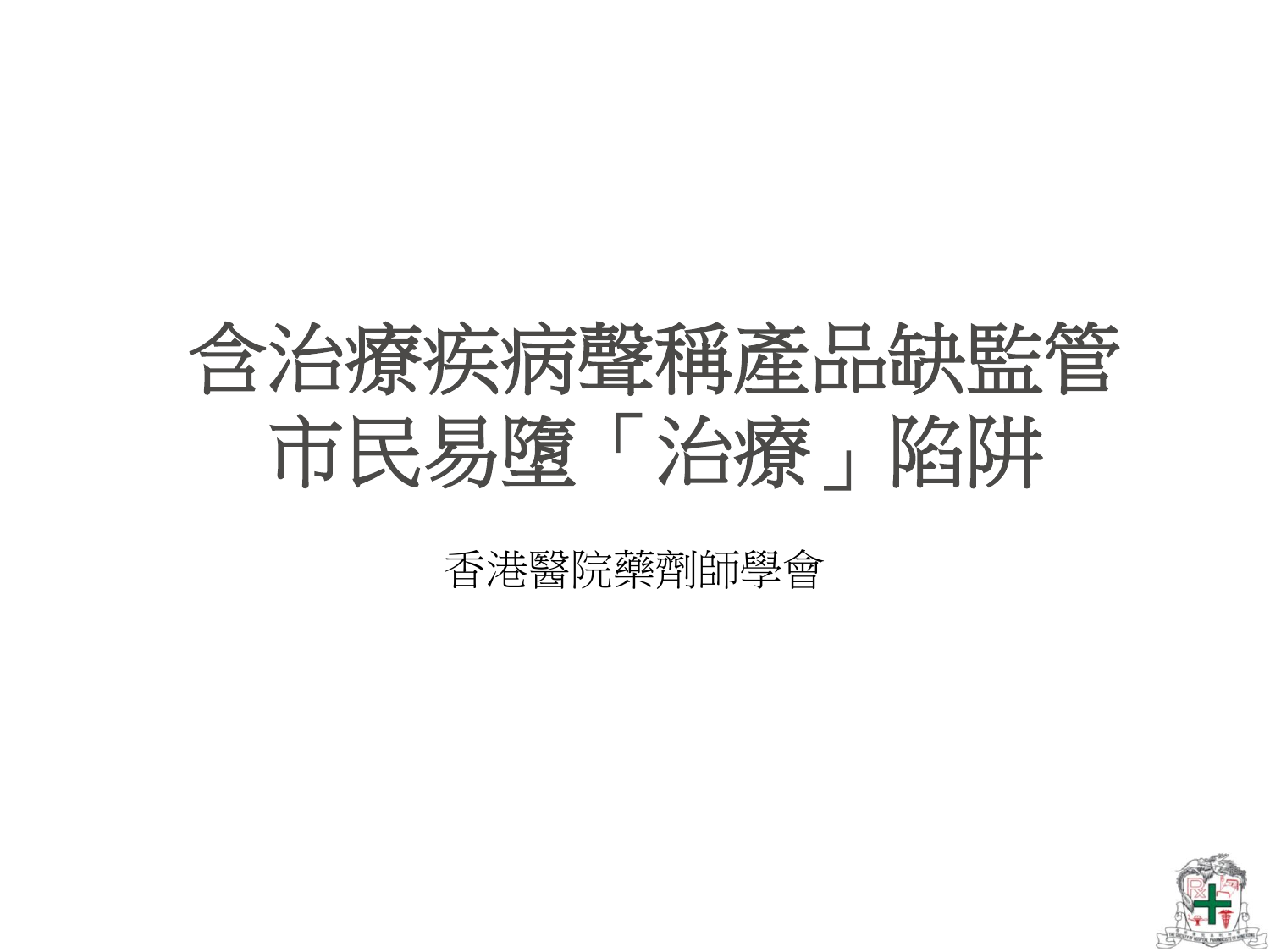# 藥物註冊 **X** 廣告聲稱漏洞 **X** 市民誤解 商人有機可乘

### 香港醫院藥劑師學會會長 崔俊明藥劑師

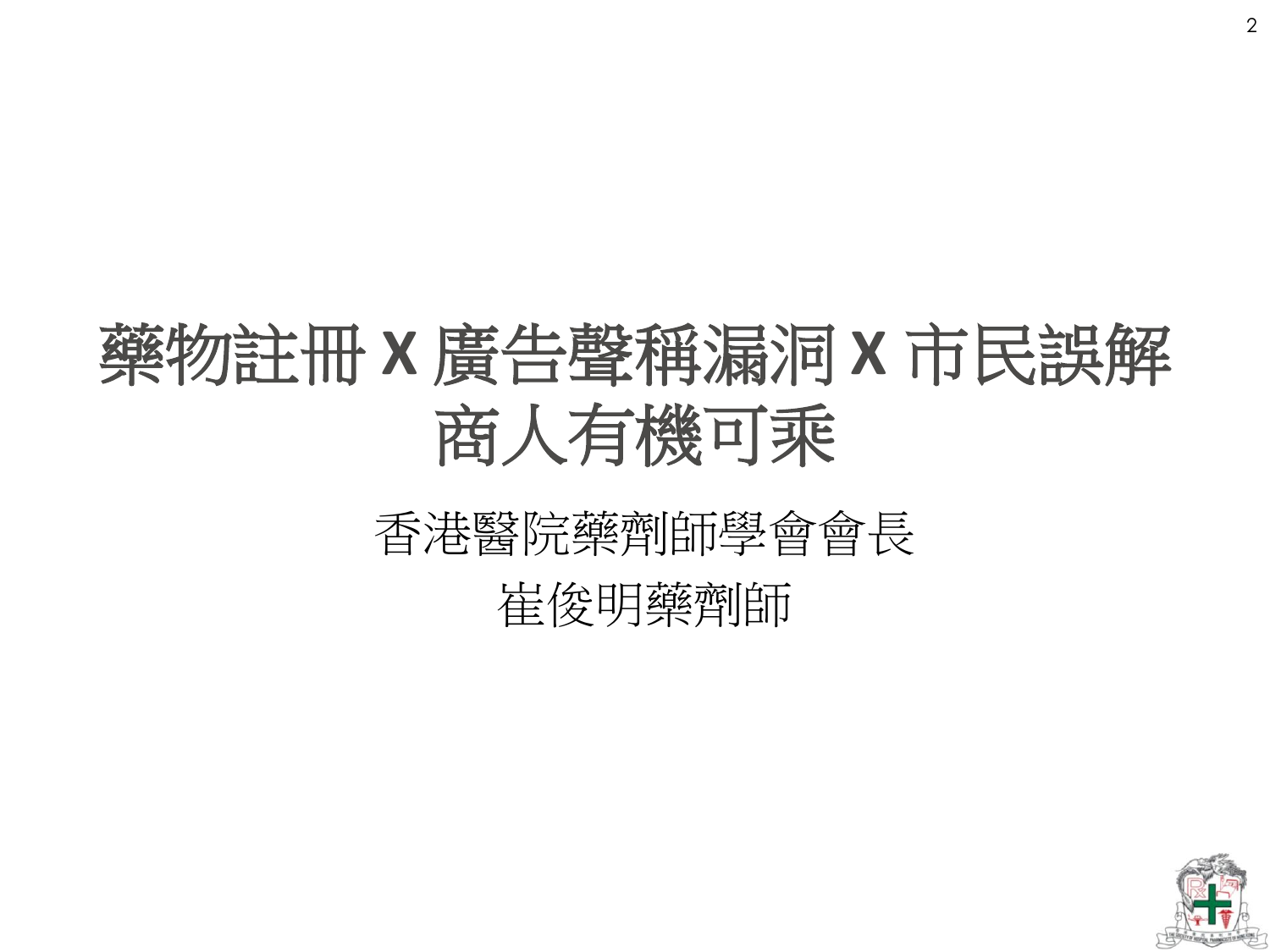### 藥房出售產品不一定是註冊藥物







≠已註冊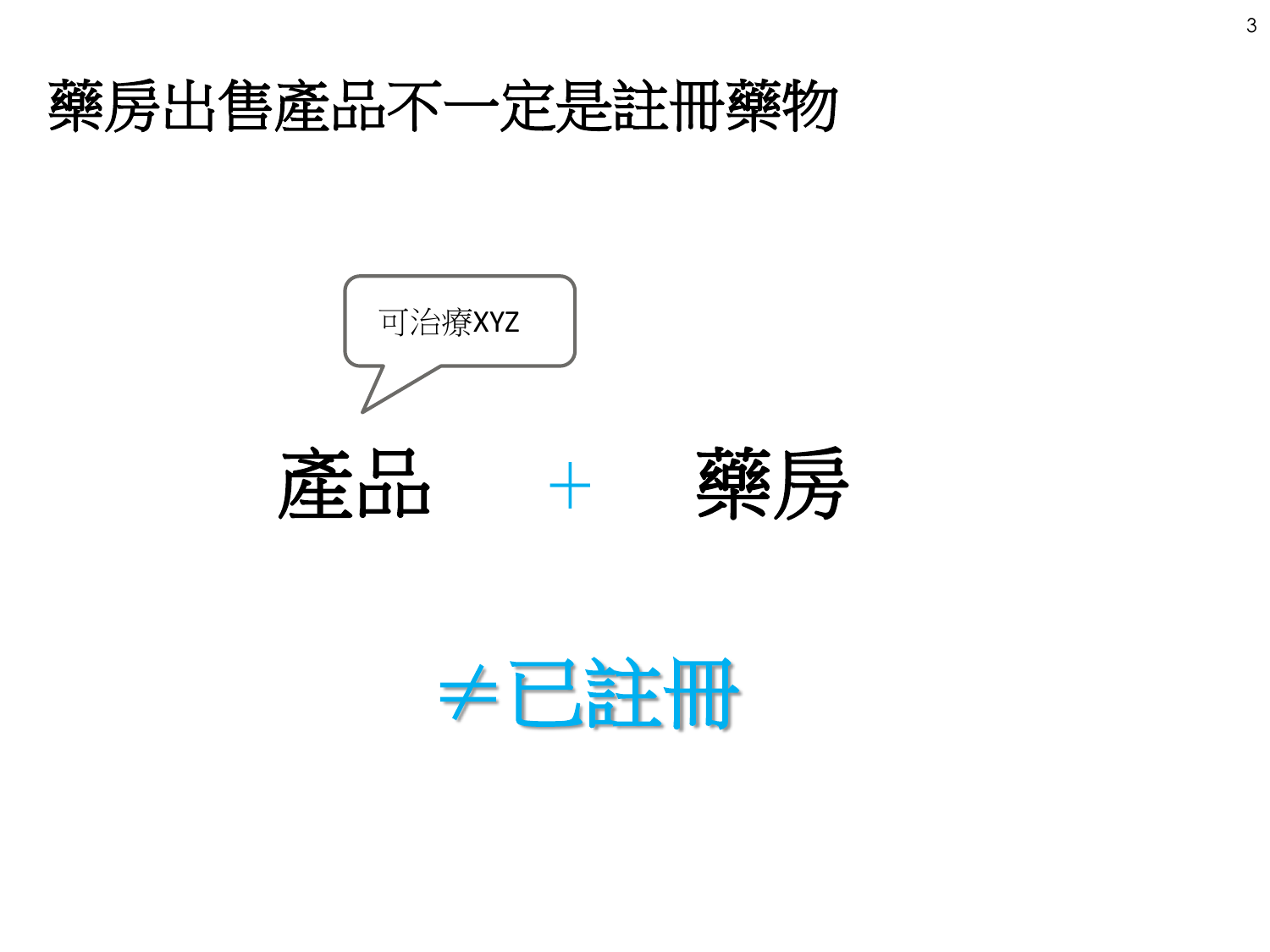### 藥房買到具「治療」聲稱產品 不一定是註冊藥物



- 1. 根據《藥劑業及毒藥條例》(第138章) 將產品歸類為「藥劑製品」的指引, 藥物註冊及進出口管制部, 衛生署藥物辦公室 [http://www.drugoffice.gov.hk/eps/chi/html/Guide\\_on\\_PRClassc.pdf](http://www.drugoffice.gov.hk/eps/chi/html/Guide_on_PRClassc.pdf)
- 2. 《 不良廣告(醫藥)條例》(第 231 章)部, 衛生署藥物辦公室 https://www.drugoffice.gov.hk/eps/do/tc/doc/guidelines\_forms/Guidelines\_on\_the\_UMAO\_Chi.pdf

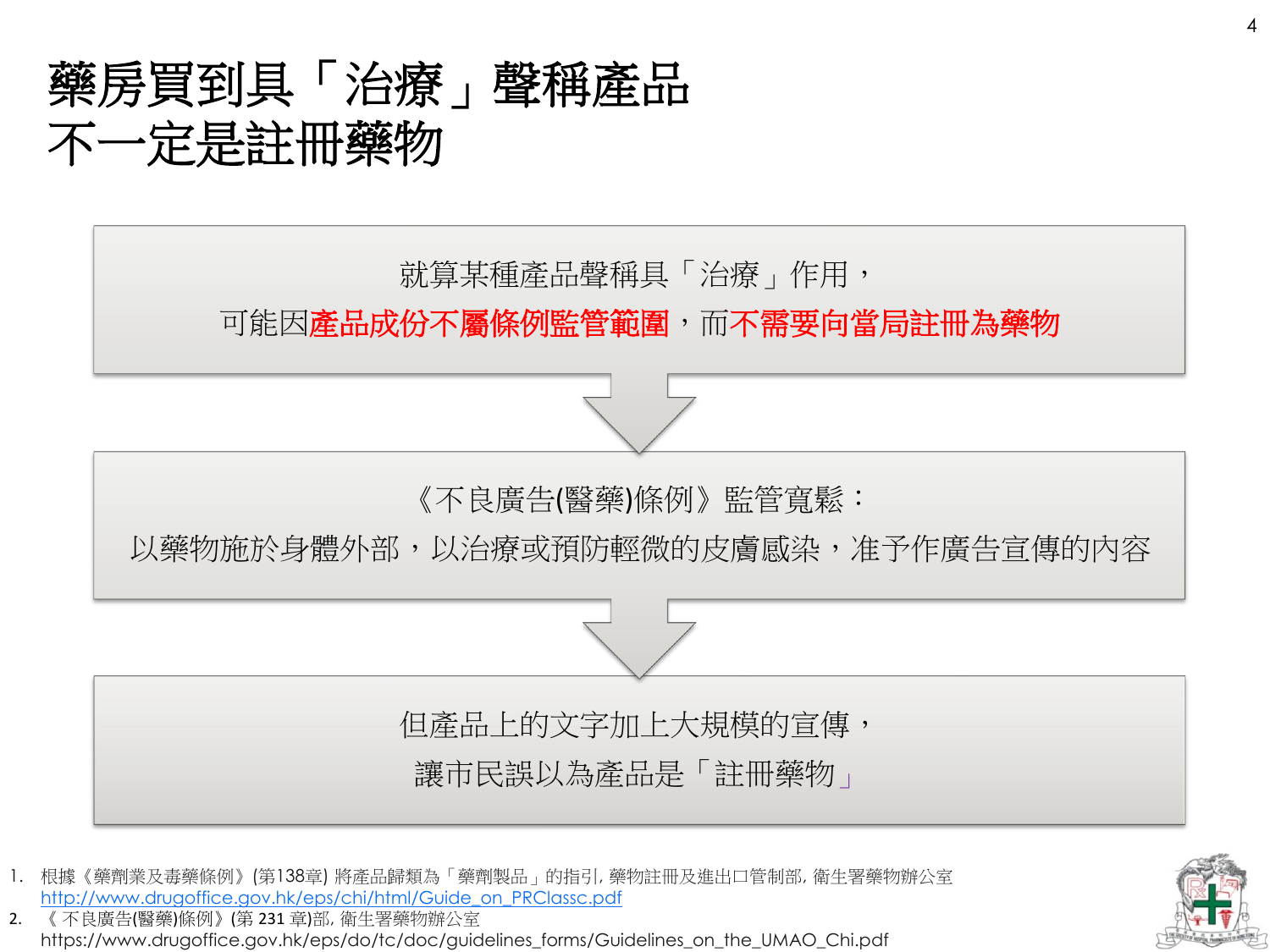## 衞生署藥物註冊

#### ■ 藥物註冊

- ■根據《藥劑業及毒藥條例》(第138章) 將產品歸類為 「藥劑製品」的指引
- ■決定產品是否歸屬「藥劑製品」有兩個因素:

(i) 就產品所作的用途聲稱;以及

(ii) 產品的成分組合

就算某種產品聲稱具「治療」作用, 因產品成份不屬條例監管範圍, 而不需要向當局註冊為藥物

1. 根據《藥劑業及毒藥條例》(第138章) 將產品歸類為「藥劑製品」的指引, 藥物註冊及進出口管制部, 衛生署藥物辦公室 [http://www.drugoffice.gov.hk/eps/chi/html/Guide\\_on\\_PRClassc.pdf](http://www.drugoffice.gov.hk/eps/chi/html/Guide_on_PRClassc.pdf)

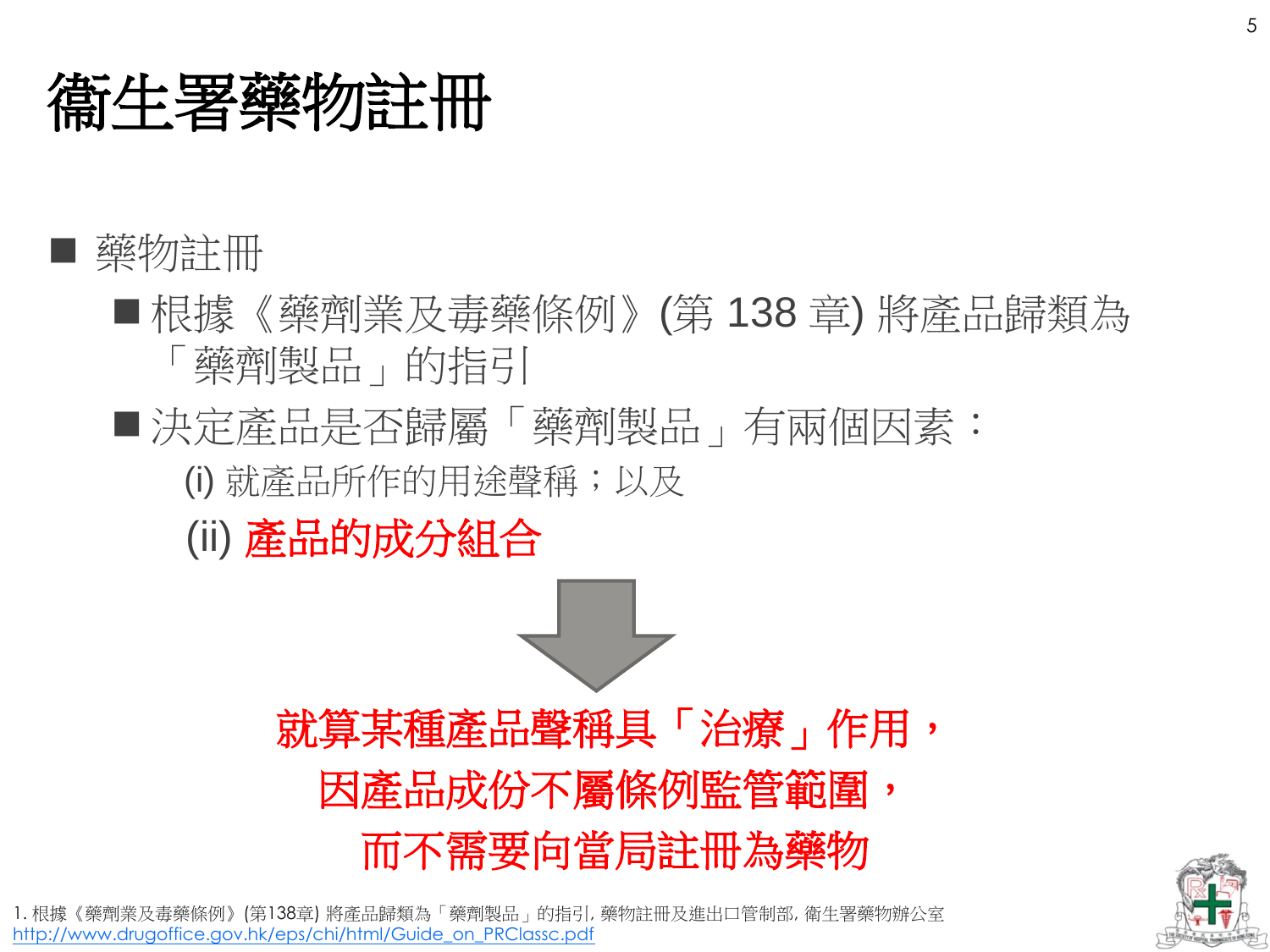### 《不良廣告**(**醫藥**)**條例》

■ 《不良廣告(醫藥)條例1》 監管治療性或預防性物質(包括 註冊藥物及其他無需註冊產品2)的廣告

- 不少疾病範疇獲豁免
- 以灰甲產品為例,包括「以藥物施於身體外部,以治療或 預防輕微的皮膚感染」屬「准予作廣告宣傳的目的」
- 因此豁免,商人將非註冊藥物包裝成疑似西藥出售及宣傳, 誤導市民

1. 《 不良廣告(醫藥)條例》(第 231 章)部, 衛生署藥物辦公室

[https://www.drugoffice.gov.hk/eps/do/tc/doc/guidelines\\_forms/Guidelines\\_on\\_the\\_UMAO\\_Chi.pdf](https://www.drugoffice.gov.hk/eps/do/tc/doc/guidelines_forms/Guidelines_on_the_UMAO_Chi.pdf)

2. 包括任何種類的藥劑或其他治療性或預防性的物質、不論是專賣藥物、專利藥物、中藥材、中成藥或看來是天然藥品物質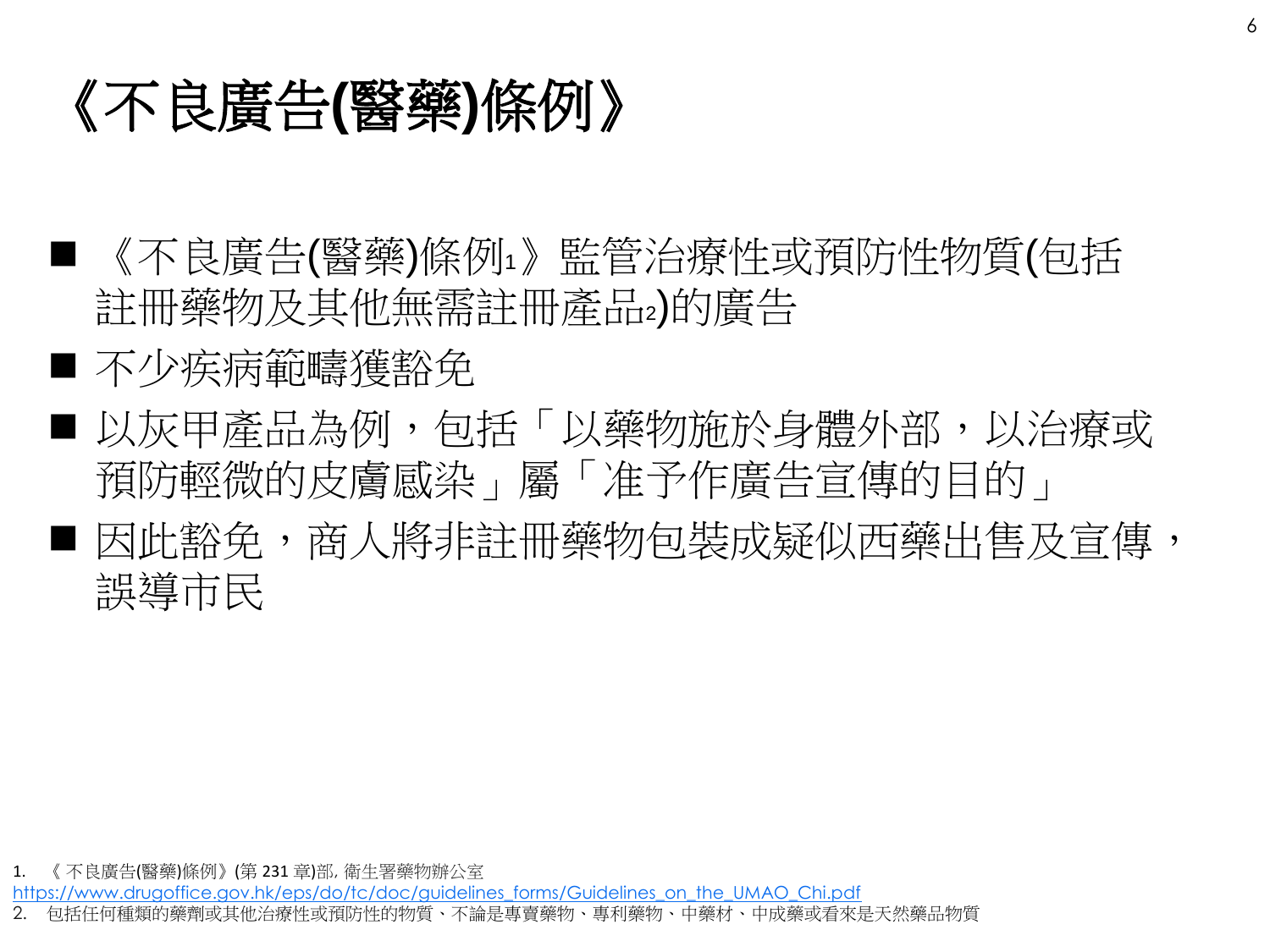### 《商品說明條例》第**7**條

- 將虛假商品說明應用於任何貨品,即屬犯罪
- 海關應主動調查有關產品有否違例
- 若有需要,應與衛生署或藥劑師學會等專業機構合作,針 對具「治療」聲稱的產品,調查有關的商品說明是否失實 誤導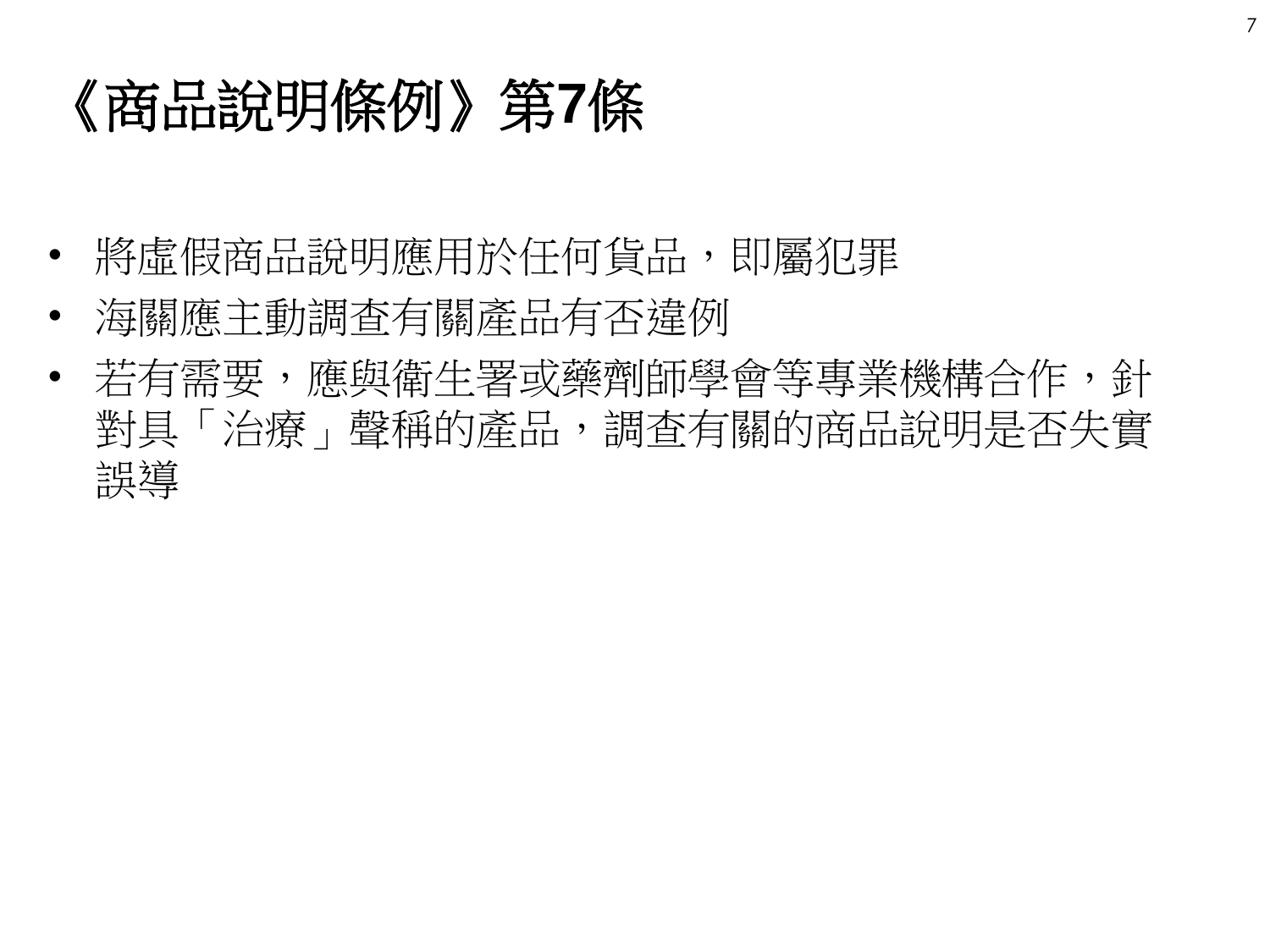### 銷售地點 **=** 衛生署註冊藥物**?**

- 目前對具「治療」聲稱的產品監管有漏洞,可合法出售未 經註冊而聲稱具「療效」的產品
- 所以大型連鎖商店/藥房也會出售
- 最有效辨別註冊藥物的方法,是留意盒上有沒有衛生署註 冊編號(HK-XXXXX)

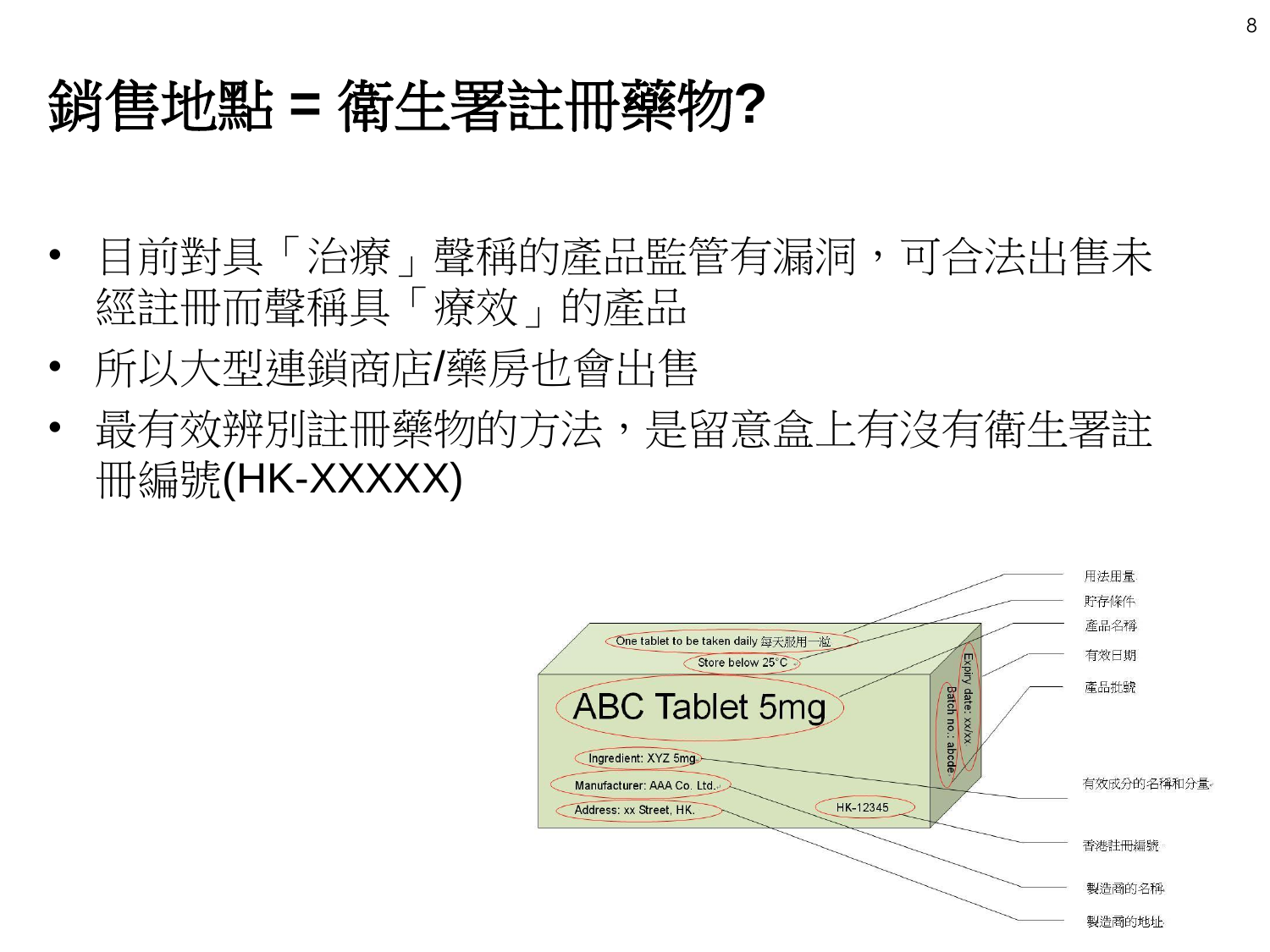

■ 市面上不少「治療」產品標榜「XX%患者使用過有效」、「XX%患者有 明顯改善」

■ 市民要留意:

- 參與人數是否具規模
- ■是否動物,或人類的研究
- 研究的方法是否偏頗

■研究是否在國際醫學刊物刊登

■ 在國際醫學刊物刊登的臨床研究才具有參考價值

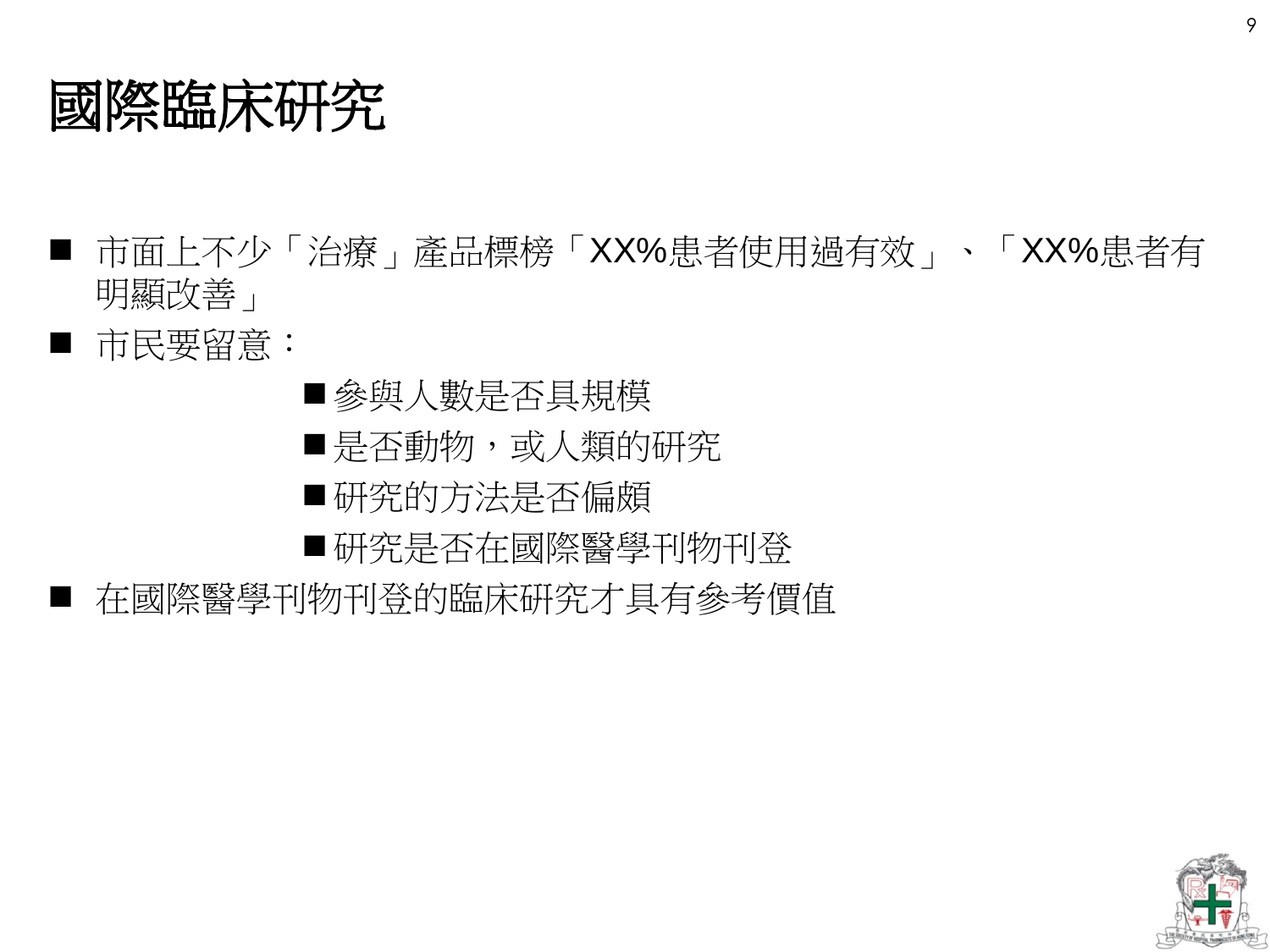

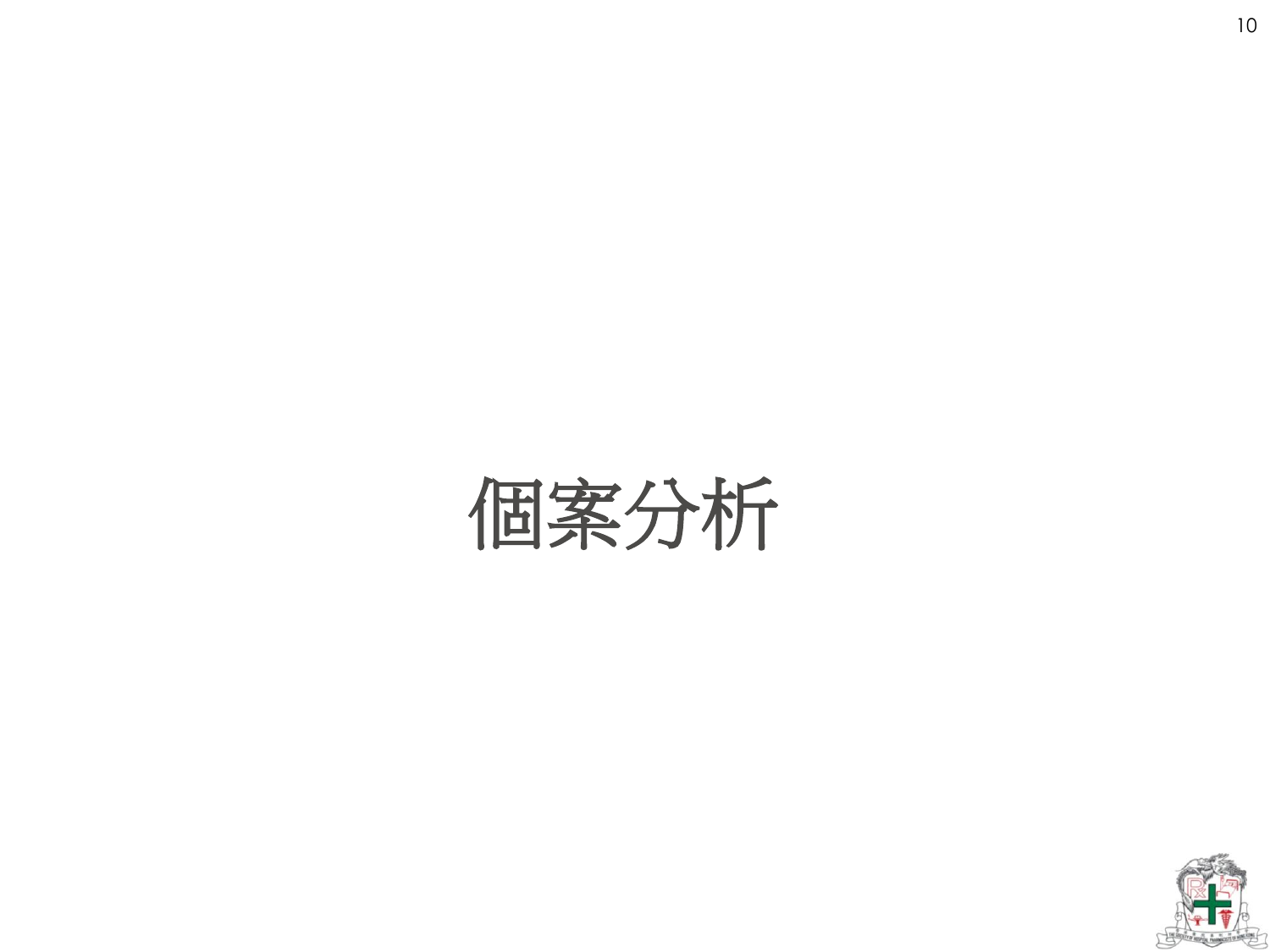### 個案分析:灰甲產品

產品聲稱:

- 全面殺滅真菌
- 預防擴散
- 強效去除灰甲感染



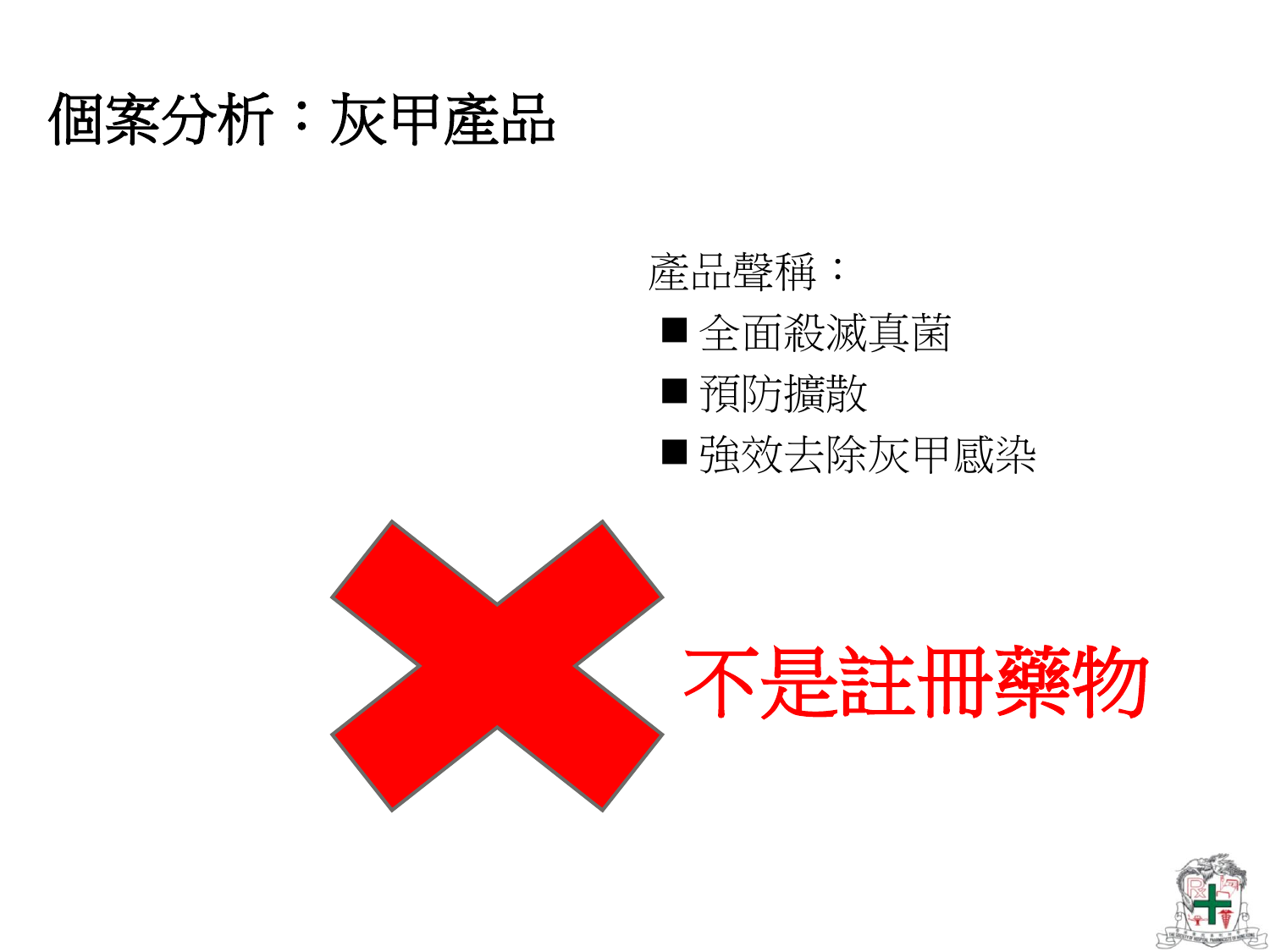### 個案分析:灰甲產品



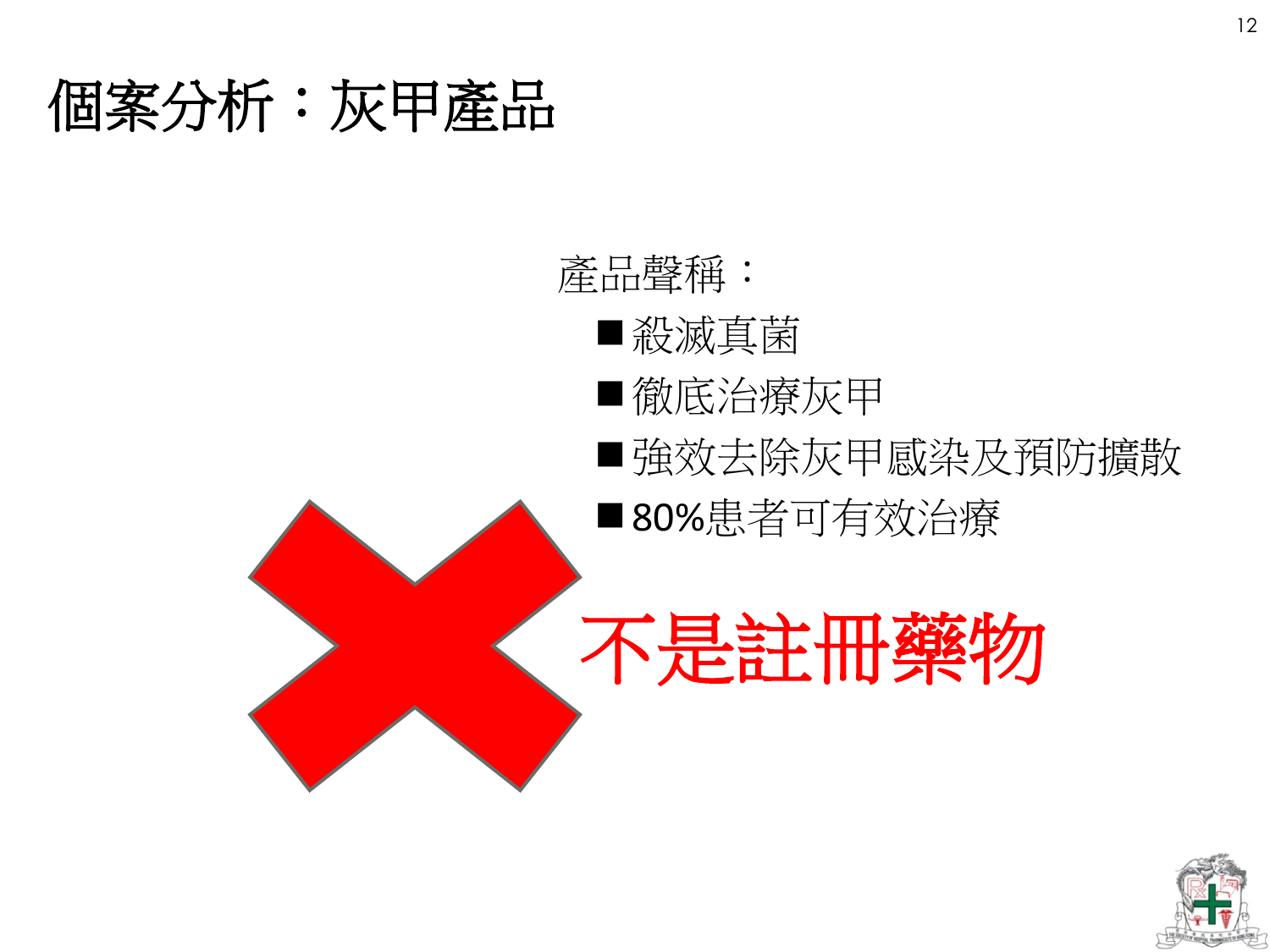### 個案分析:灰甲產品

#### 產品聲稱:

- 幫助去除99.9%真菌
- 指甲瞬間回復健康明亮
- 預防細菌感染擴散及灰甲 復發機會



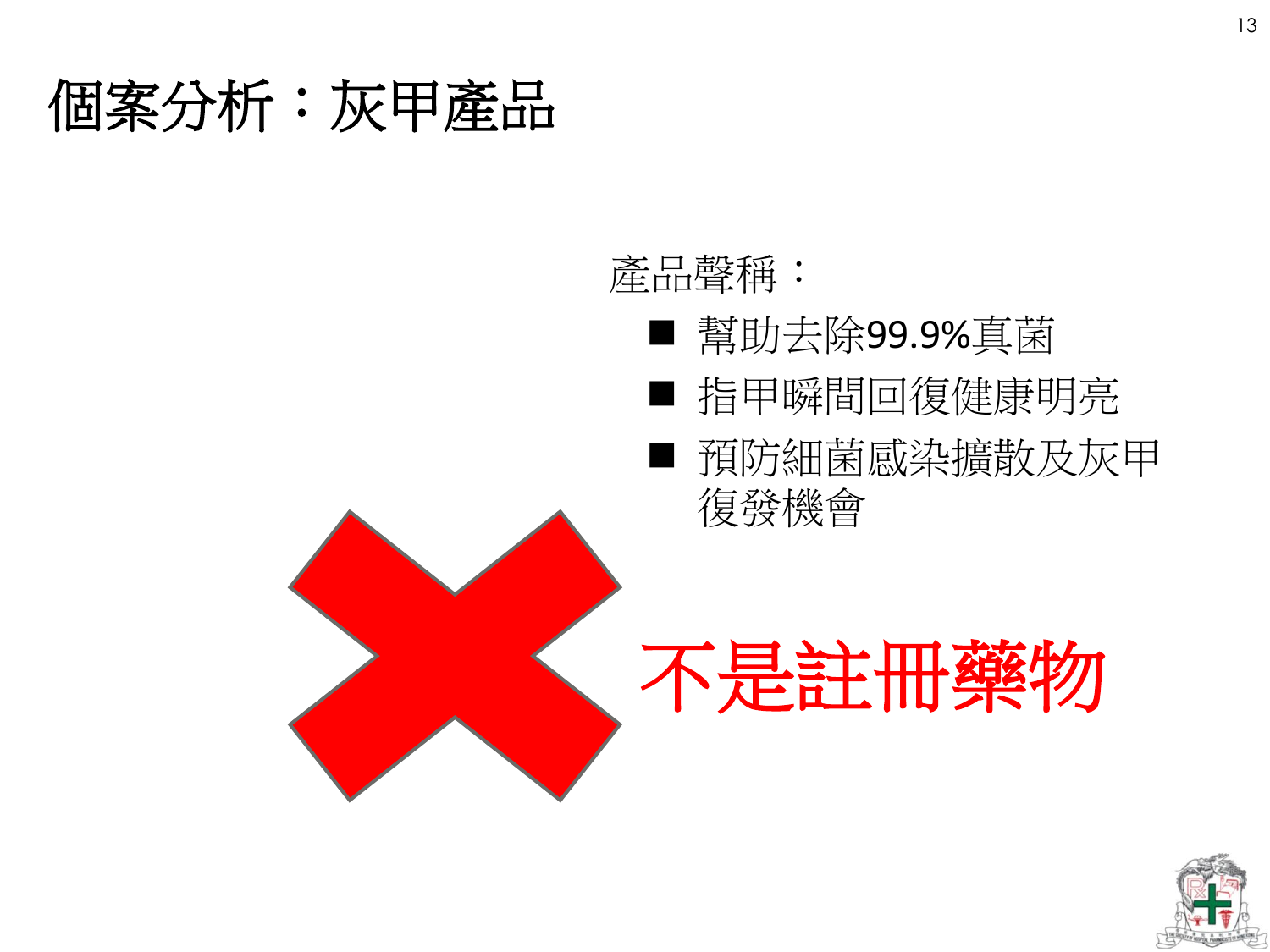### 個案分析:灰甲產品 食用醋包裝「藥物」成風 誇大療效欠規管

- 年初進行的調查發現,市面粗略估計最少有32種非註冊藥物而 具「治療」聲稱的灰甲產品在藥房有售
- 大部分是近2年的新產品
- 價錢由HK\$98-\$498不等
- 當中50%產品的成分為醋酸(Acetic Acid/ Ethanoic acid)
- 醋酸只是普通食用醋,生產商列出英文化學名稱(acetic acid/ Ethanoic acid), 讓市民以為是西藥成份
- 產品包裝模仿藥物
- 加上誤導性的宣傳用語、大量廣告誤導市民

# 醋酸產品真的可以治療灰甲?

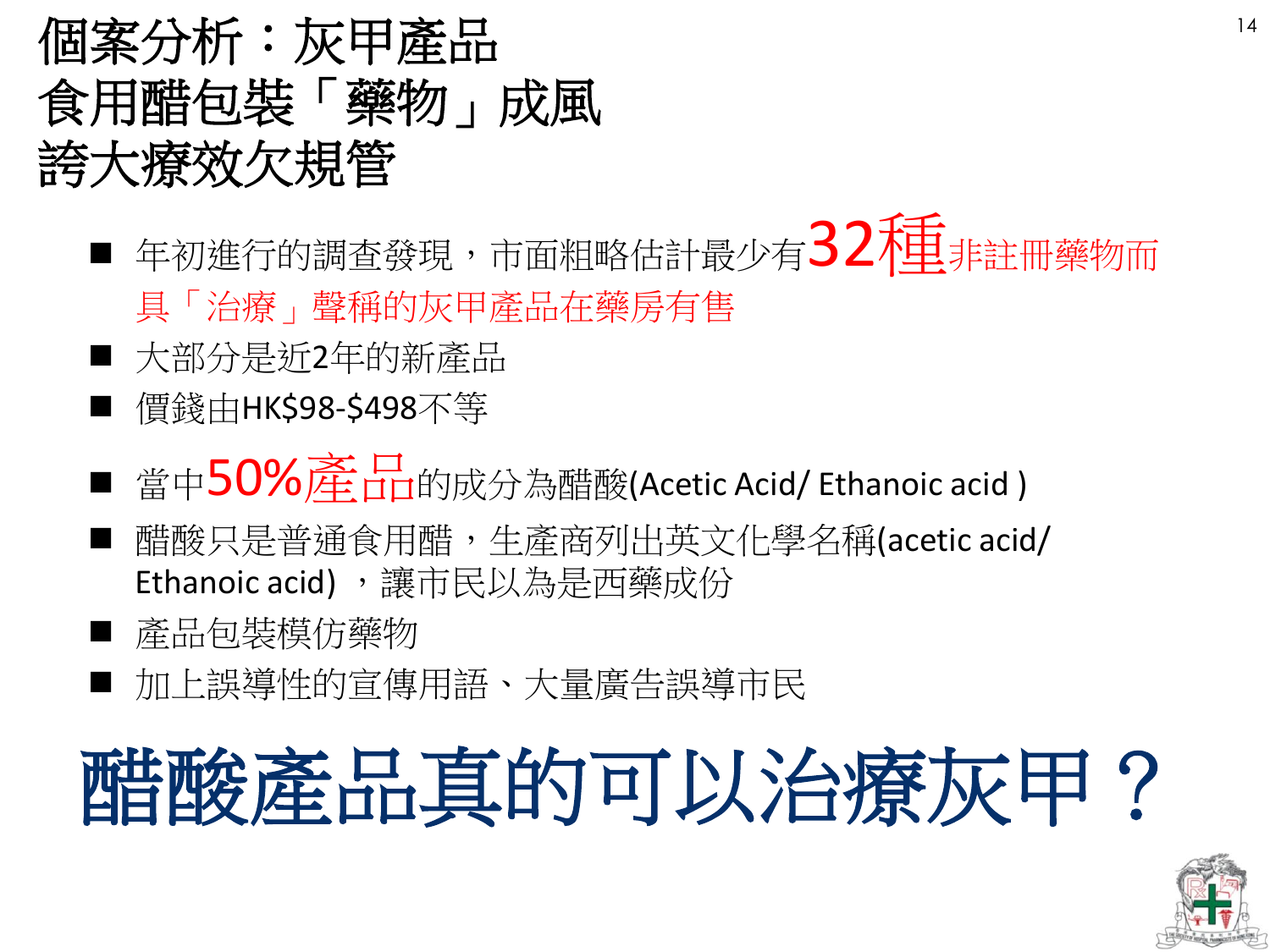# 這些產品的監管呢?

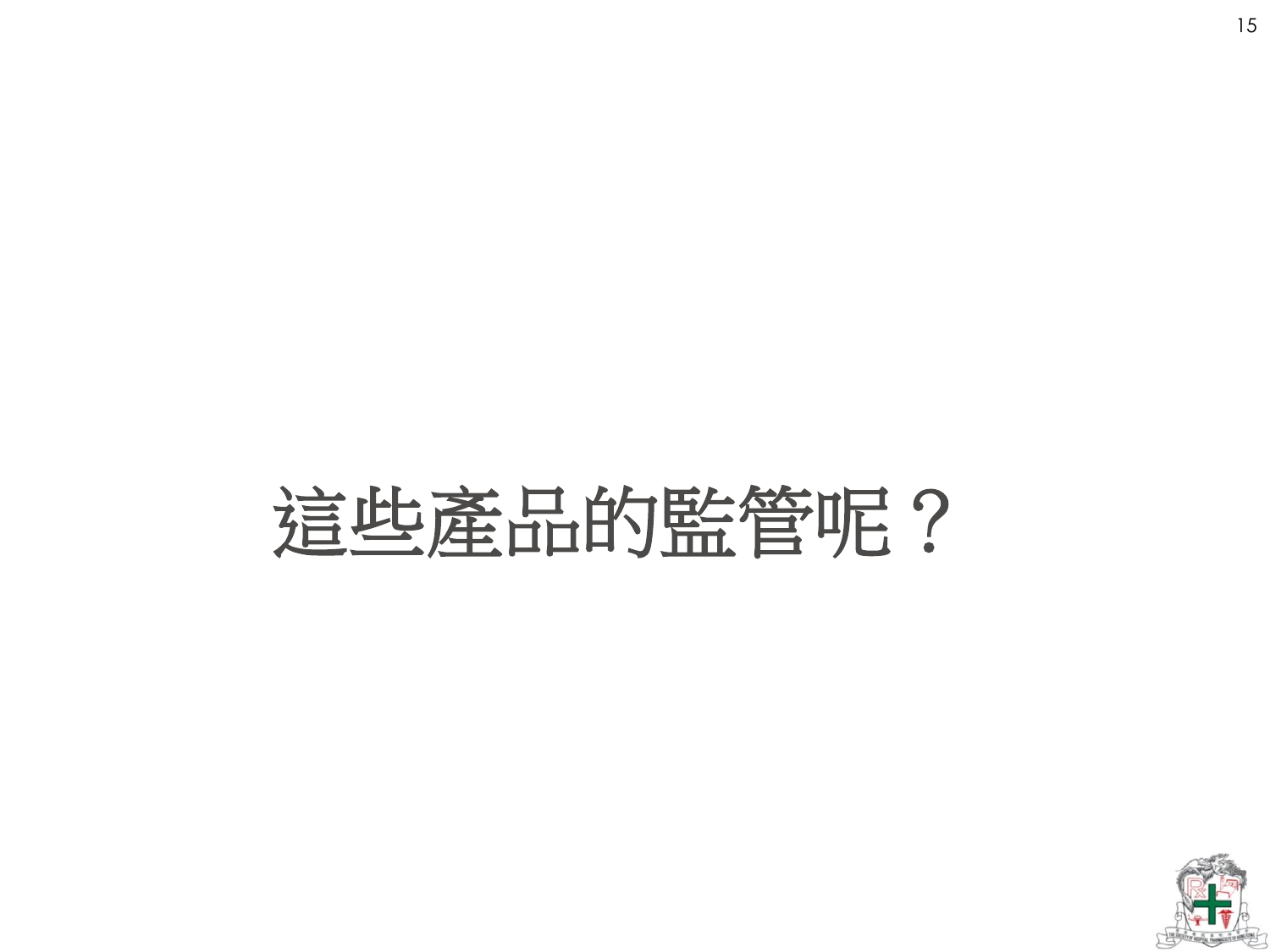

| 侯鈞翔醫生 |  |
|-------|--|
|       |  |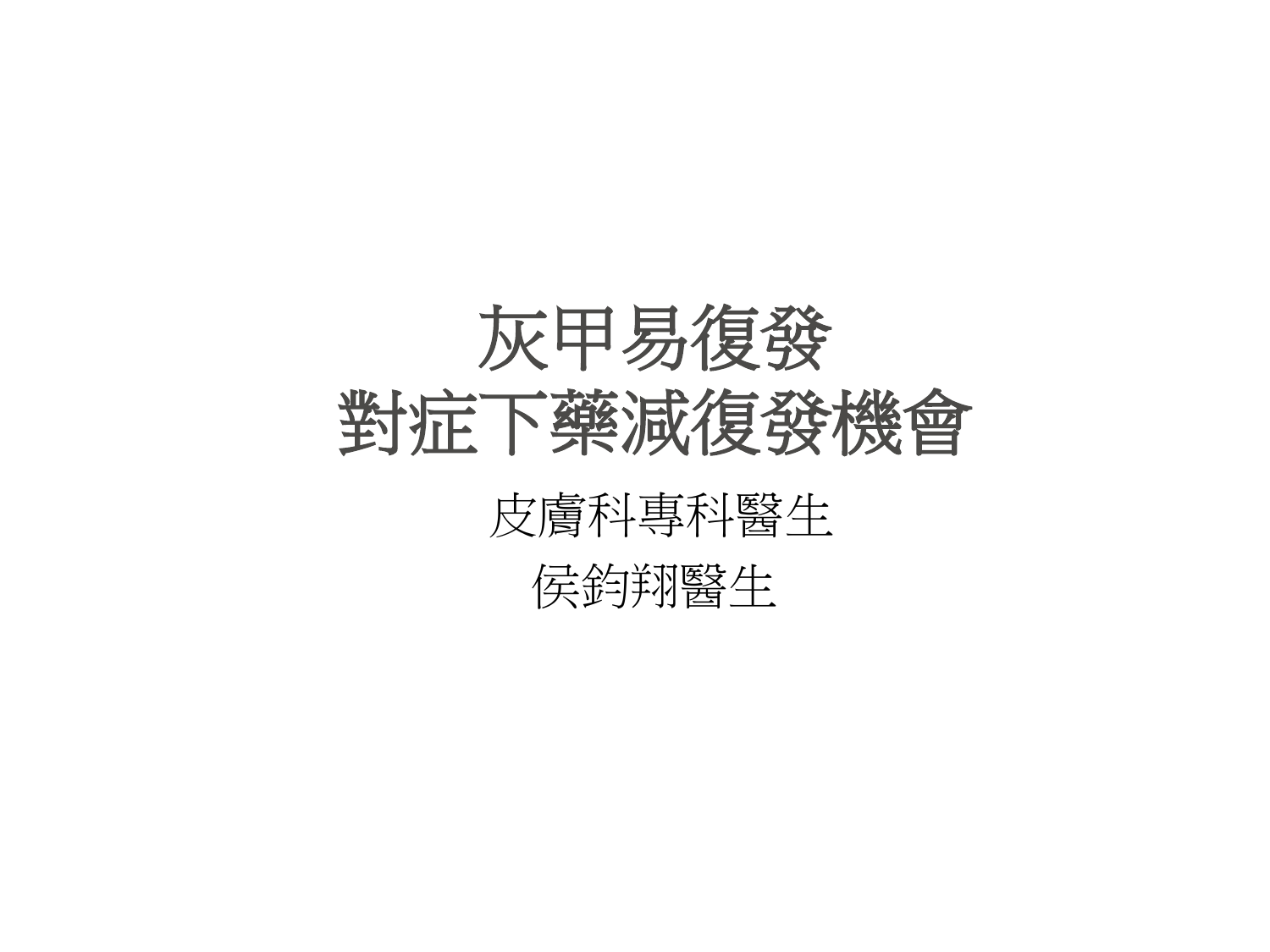灰甲真菌

- 真菌感染指甲或趾甲,導致甲癬 (onychomycosis),俗稱灰甲
- 通常影響腳趾甲,也可影響手指甲
- 本港研究顯示,到皮膚科診所求診的患者中,16.6%1趾甲有灰甲
- 三類致病灰甲真菌:

皮癬菌 すいてき 酵母菌 けいこうしょう 黴菌

#### 紅色毛癬菌 *Trichophyton rubrum* 為香港最 常見引致灰甲的真菌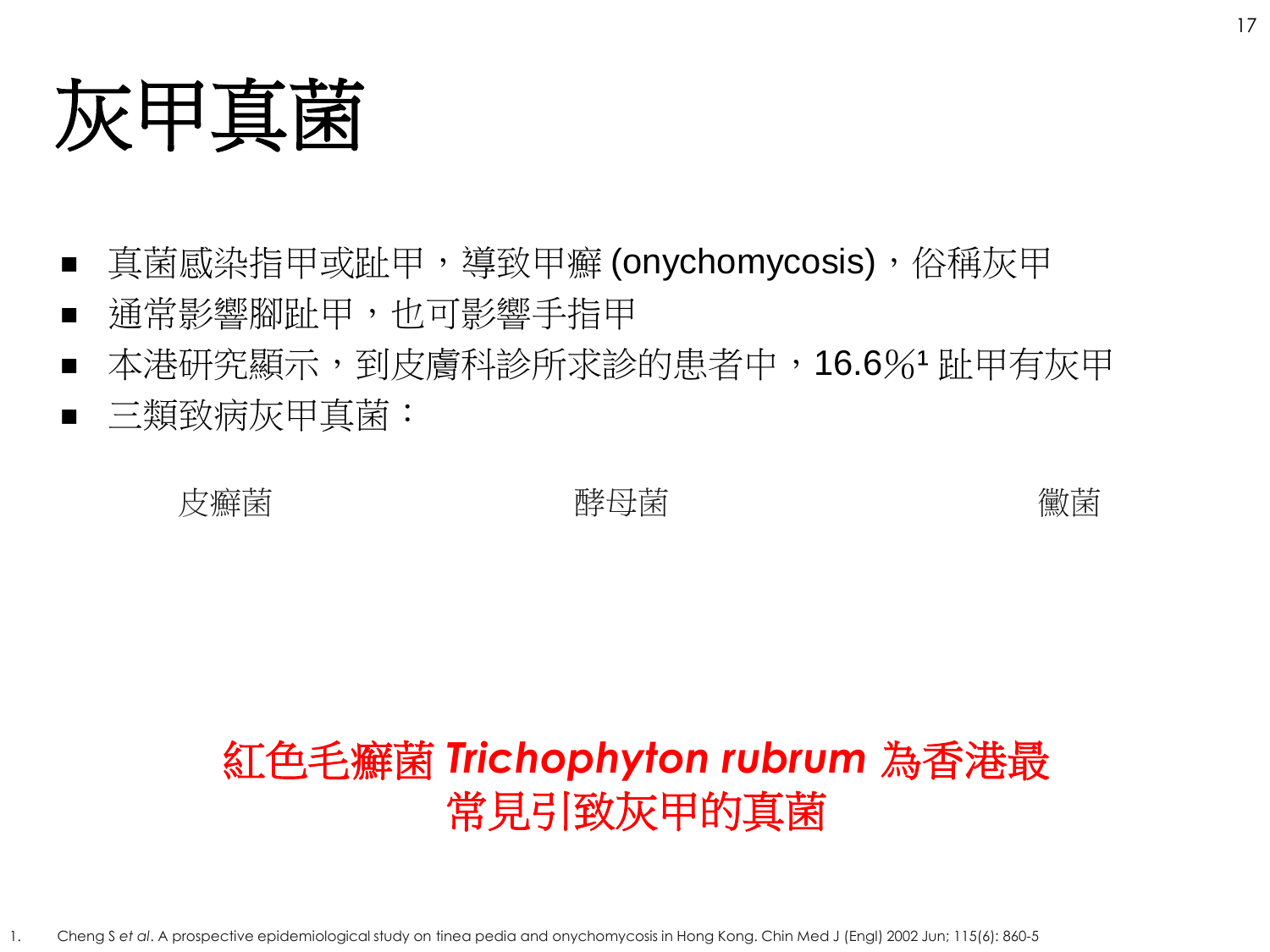病徵

- 最常見從手指/腳趾甲末端開始出現病徵,再向甲板擴展
- 指/趾甲可能變為黃色、褐色,或出現細小的白色碎屑
- 甲板可能變厚、變型或變脆,甚至與甲床分離
- 也可能發出異味
- 變厚的指/趾甲可能令患者穿鞋時感到不適,影響走路或日常生活 可能對患者造成不適、不便或困窘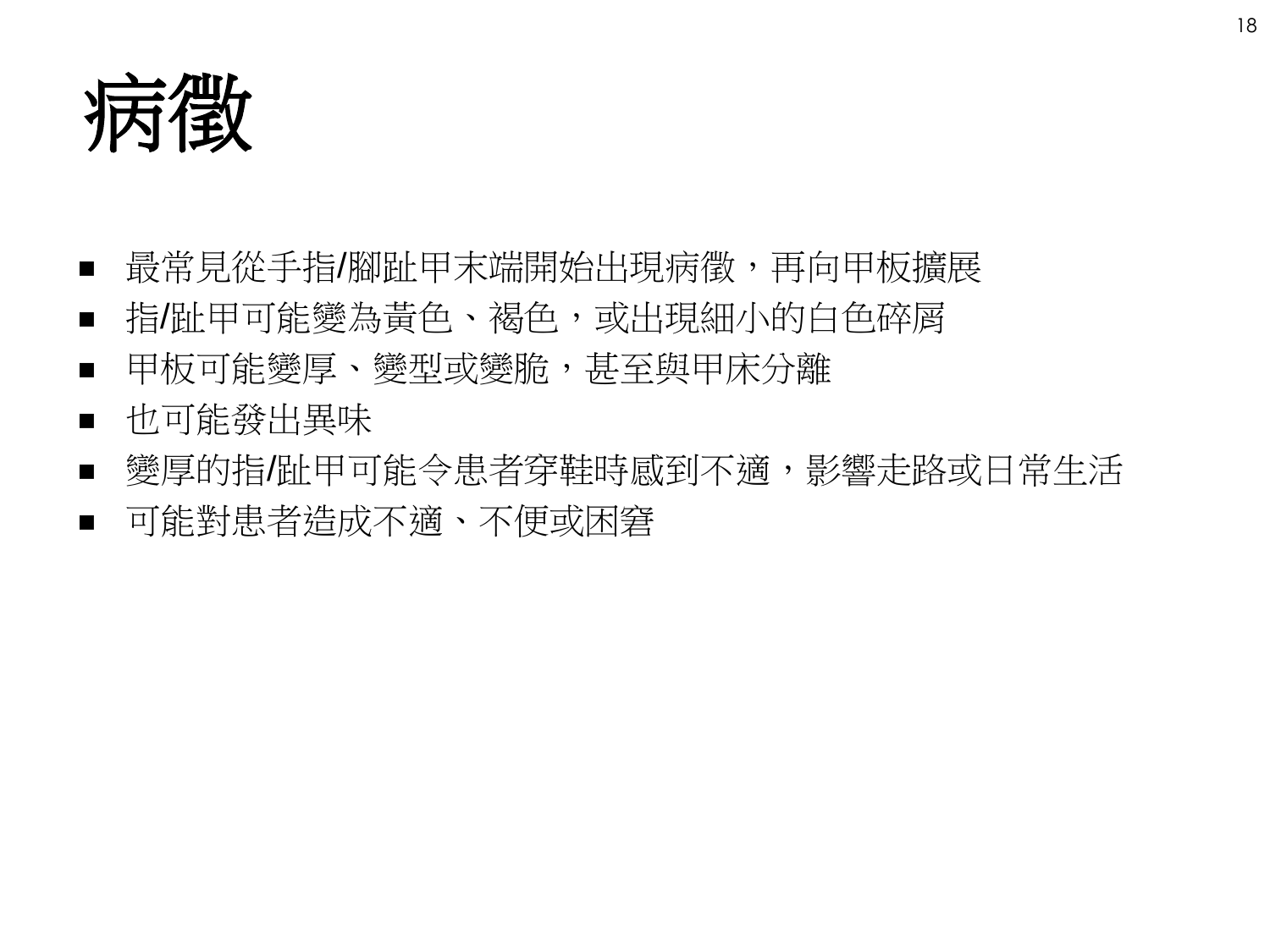# 灰甲治療產品常見誤解



- 不是市面上每一種聲稱能「治療」灰甲產品,均是註冊藥物, 而且未必有經過臨床驗證確定其成效及副作用
- 部份產品包裝上,連成份、濃度均沒有列明,專業人士也無從 知道產品到底有甚麼效用,或可能導致的副作用等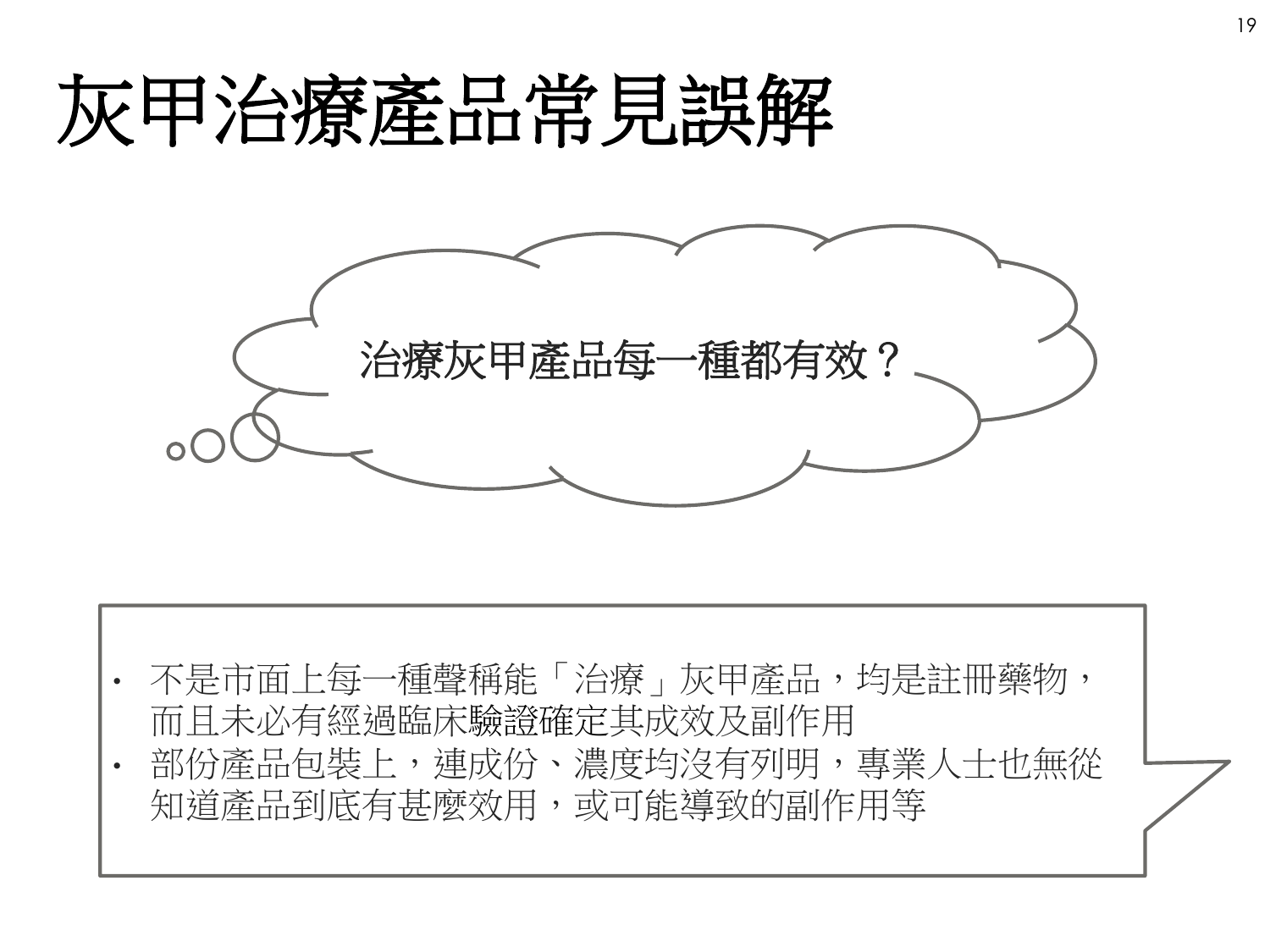# 灰甲治療產品常見誤解



真菌藏在甲板,如不挫甲,藥物一般難以滲透甲內,難以殺死 真菌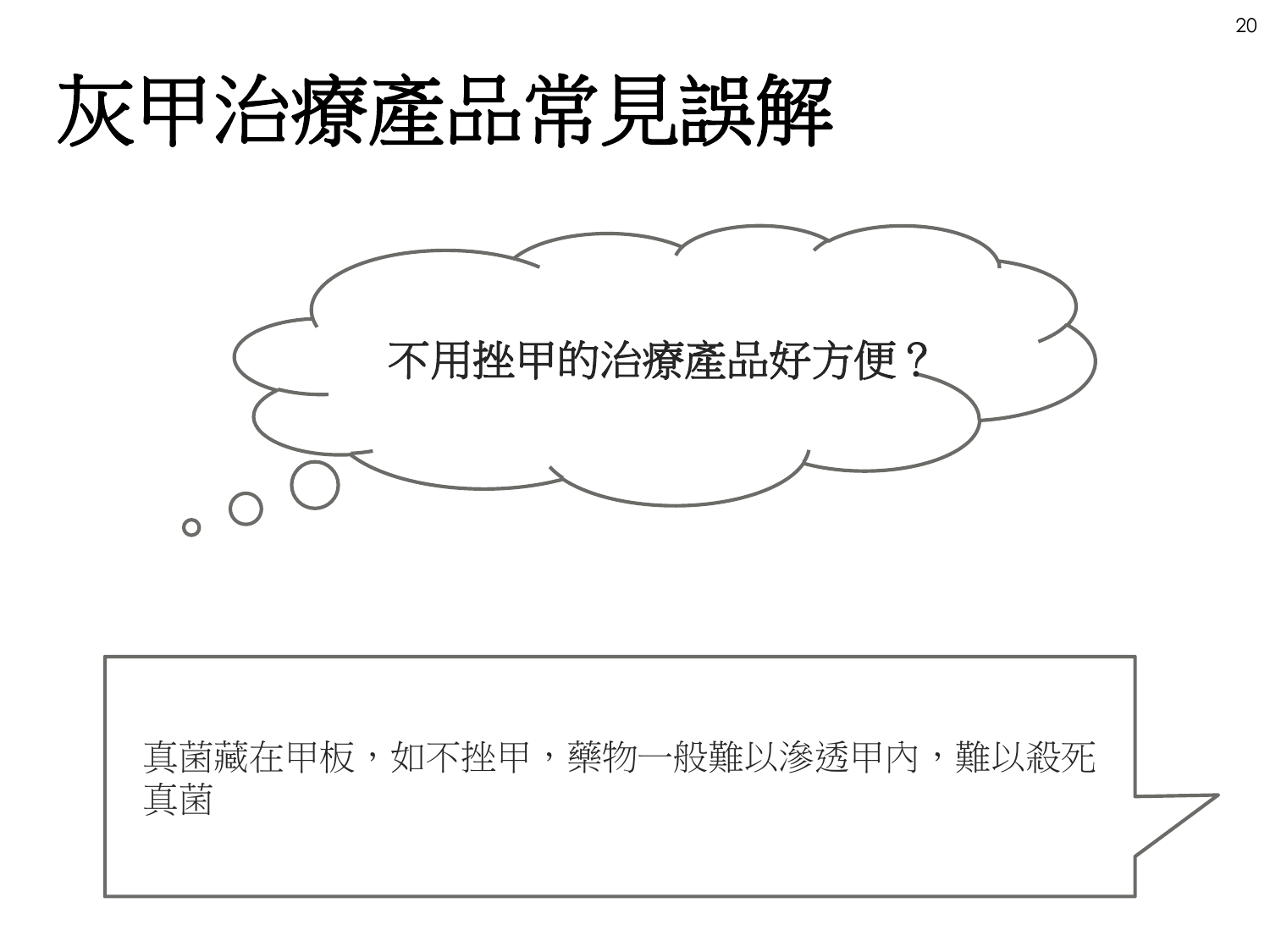# 灰甲治療產品常見誤解



- 改變甲床酸度,理論上可以令真菌死亡,但實際效用存疑
- 目前經醫學臨床研究證明效用的藥物,主要透過破壞真菌細胞膜的 合成及干擾真菌的主要代謝過程以殺死真菌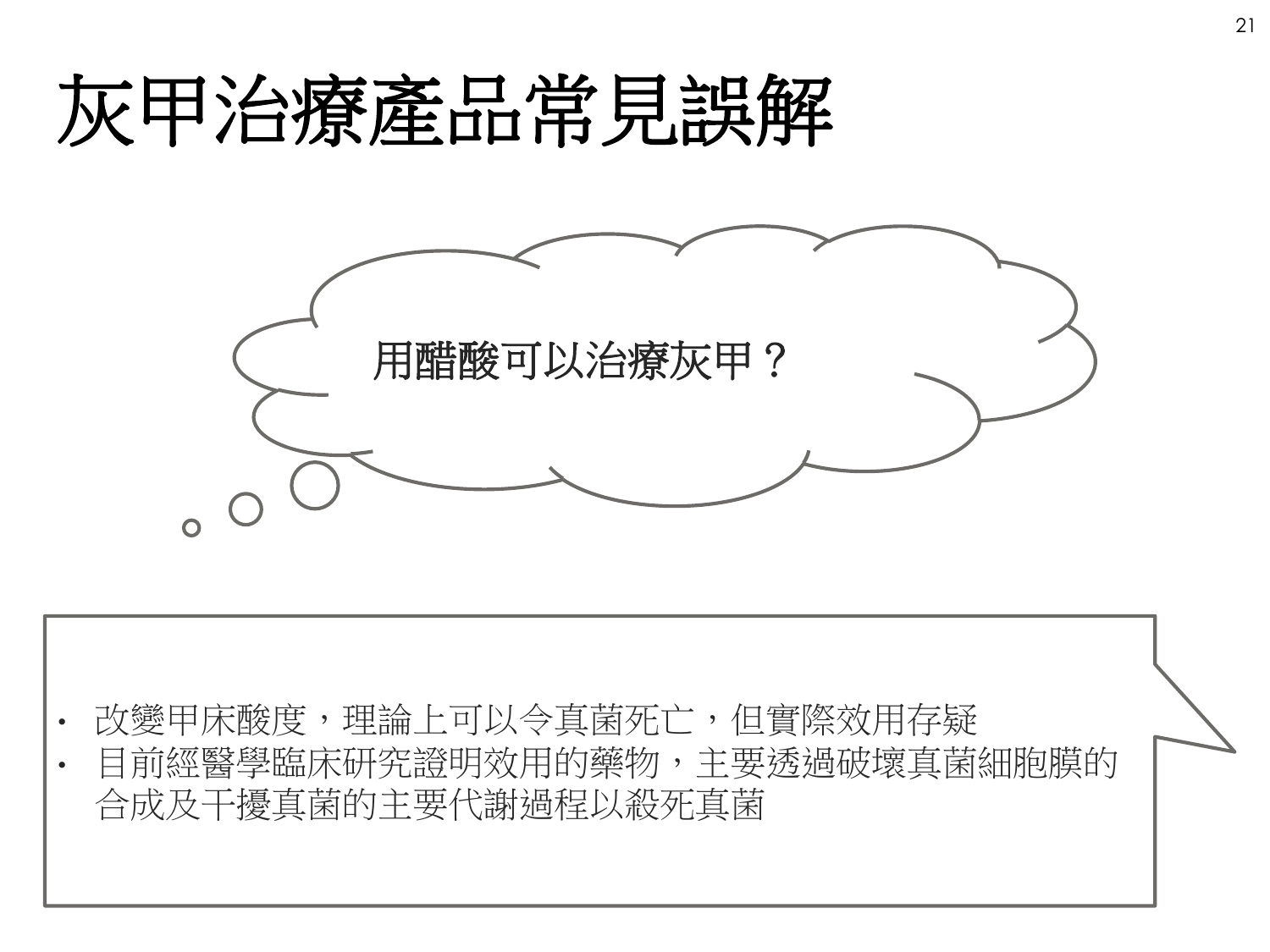## 長期浸在強酸導致皮膚組織損壞

- pH3.0 等同醋的酸度
- 皮膚長期浸在低pH值(即強酸),會導致皮膚組織損壞,包括:
	- 令皮膚變深色
	- 刺激皮膚
	- 侵蝕皮膚
	- 部份人會出現皮膚敏感

- 1. Occupational health guideline for acetic acid, US Department of Labour, [http://www.cdc.gov/niosh/docs/81-](http://www.cdc.gov/niosh/docs/81-123/pdfs/0002-rev.pdf) [123/pdfs/0002-rev.pdf](http://www.cdc.gov/niosh/docs/81-123/pdfs/0002-rev.pdf)
- 2. Acetic Acid, Virginia Department of Health, Division of Health Hazards Control, <http://www.vdh.virginia.gov/epidemiology/dee/publichealthtoxicology/documents/pdf/aceticacid.pdf>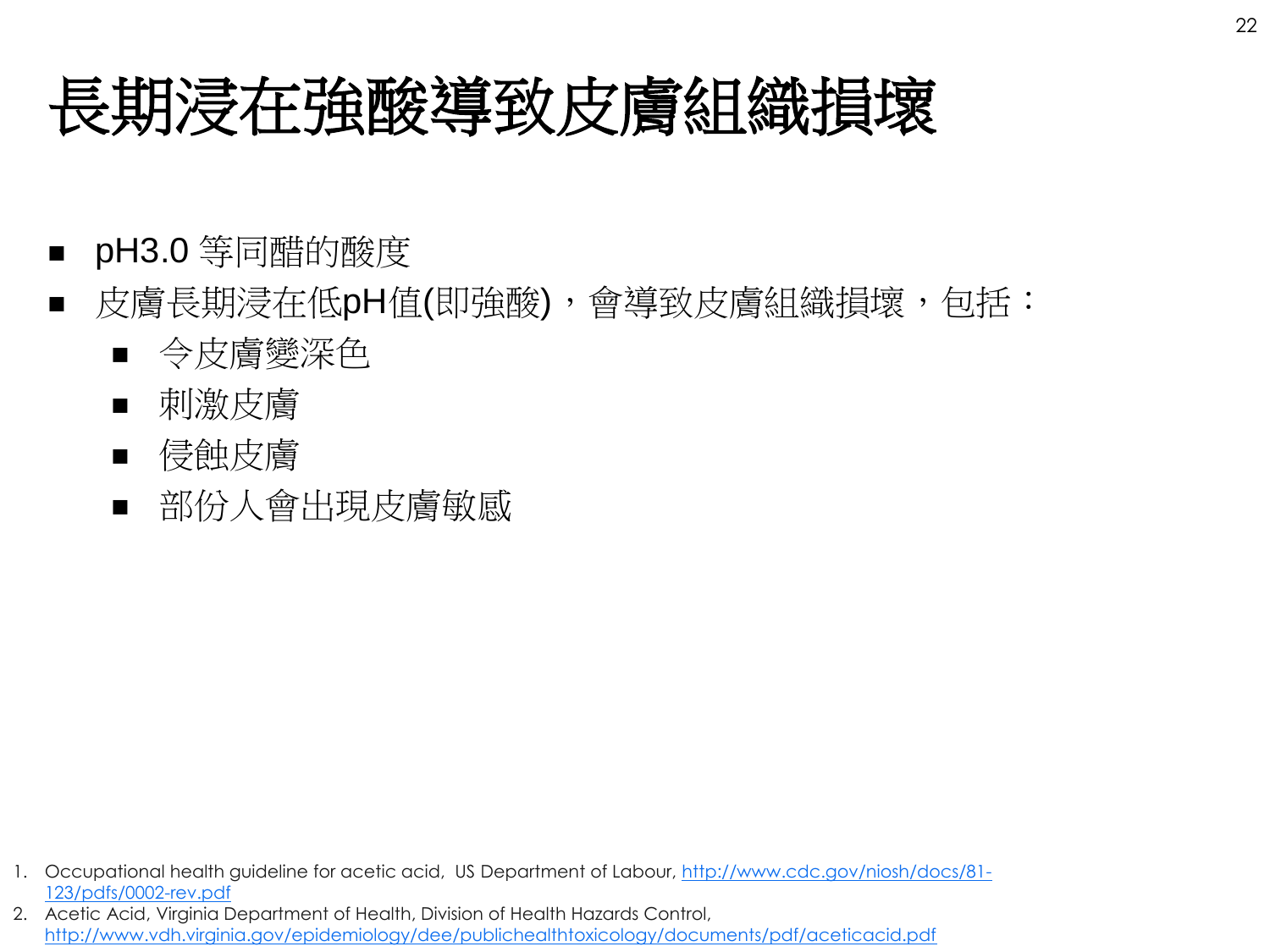## 延誤治療灰甲可出現併發症

- 可令患者非常疼痛,且對指/趾甲造成永久的傷害
- 可能感染其他原本健康的指甲/趾甲,甚至傳染家人
- 若同時患糖尿病,或正接受抑制免疫系統治療,**有機會引致其他嚴重** 併發症1
- 較大機會患上嚴重的細菌感染——蜂窩性組織炎、甚至感染食肉菌引 致壞死性筋膜炎1,或需截肢,嚴重者更可致命

蜂窩性組織炎 いっとう 食肉菌感染

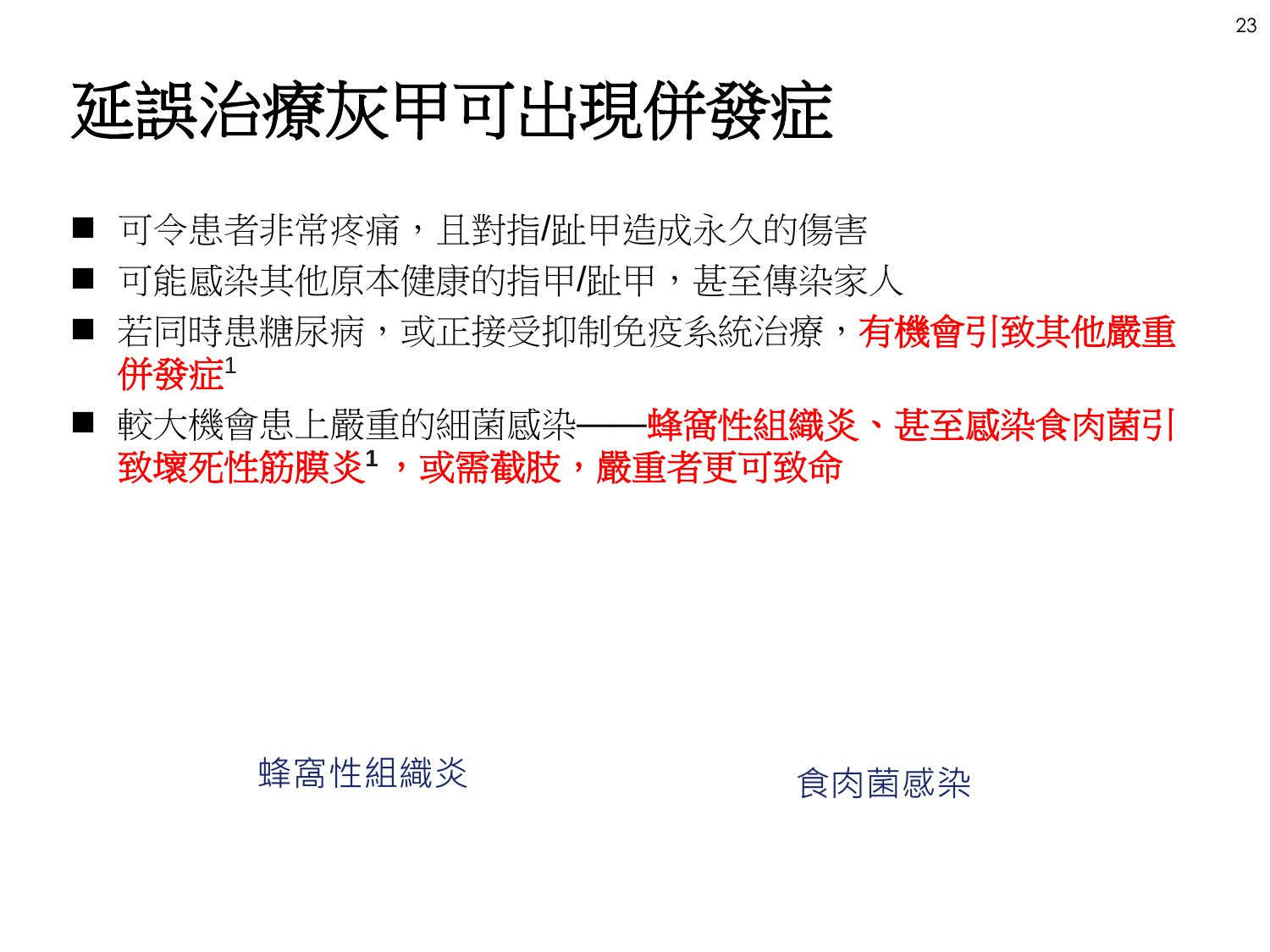## 灰甲治療 **- (1)** 外用藥物

- 獲國際醫療機構及本港衛生署認可 ■ 具臨床研究證實療效
- 適用於輕度至中度的灰甲
- 適用於不適宜服用口服藥物的患者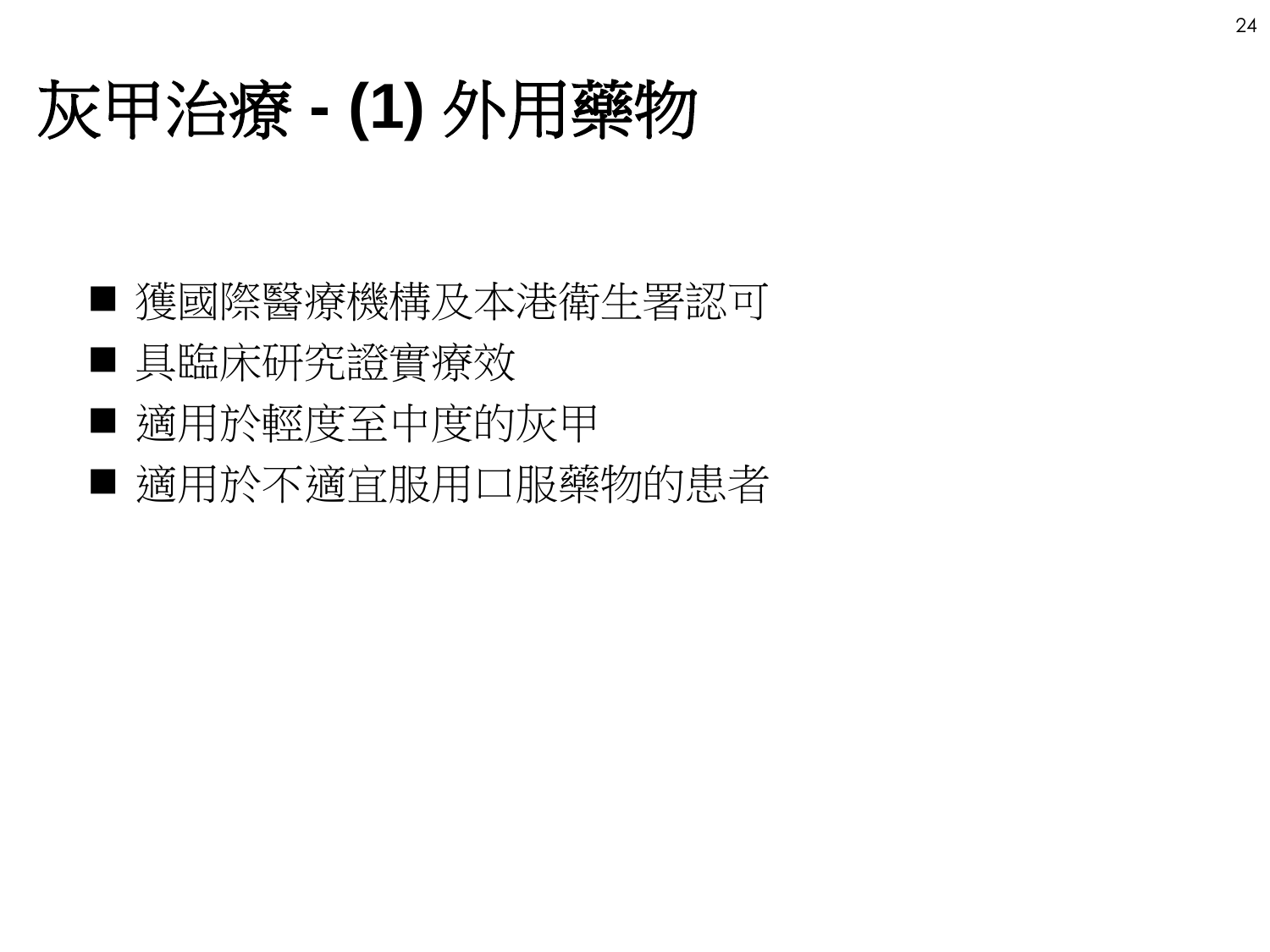# 灰甲治療 **- (1)** 外用藥物

| 抗癬甲油成份 | 阿莫羅芬 (Amorolfine)                                                                                     | 環吡酮胺 (Ciclopirox)                                                      |
|--------|-------------------------------------------------------------------------------------------------------|------------------------------------------------------------------------|
| 藥理     | ●能直達細胞膜令真菌停止製造甾醇<br>(ergosterol),透過破壞其細胞膜殺死<br>真菌                                                     | •影響酶以削弱細胞的運輸機制<br>減少蛋白質及核酸等的合成                                         |
| 功效     | •可對抗多種引致灰甲的皮膚癬菌<br>(Dermatophytes)、酵母菌及黴菌<br>•可限制抗藥性真菌胞子形成<br>•連續6個月每週使用一次,指甲及趾<br>甲的治癒率達64.3%及52.1%3 | •可對抗多種皮膚癬菌<br>(Dermatophytes)、酵母菌及黴<br>菌,<br>•連續6個月每日使用一次,治<br>癒率逾50%3 |
| 副作用    | ●甲周有短暫灼熱感                                                                                             | ●香港腳患處有短暫灼熱感<br>(transient flares)<br>•甲週出現紅斑 (erythema)               |

1. Roberts DT *et al*. British Association of Dermatologists. Guidelines for treatment of onychomycosis. *Br J Dermatol* 2003;148(3):402-10.

2. Polak A, Preclinical data and mode of action of amorolfine. Dermatology 1992; 184 Suppl 1:3-7

3. Baran, *et al* eds. *Baran and Dawber's Diseases of the Nails and Their Management.* Oxford, UK: Blackwell Science Ltd; 2001

4. Robert B *et al.* Review of antifungal therapy and the severity index for assessing onychomycosis: Part I. .*Journal of Dermatological Treatment*. 2008; 19: 72-81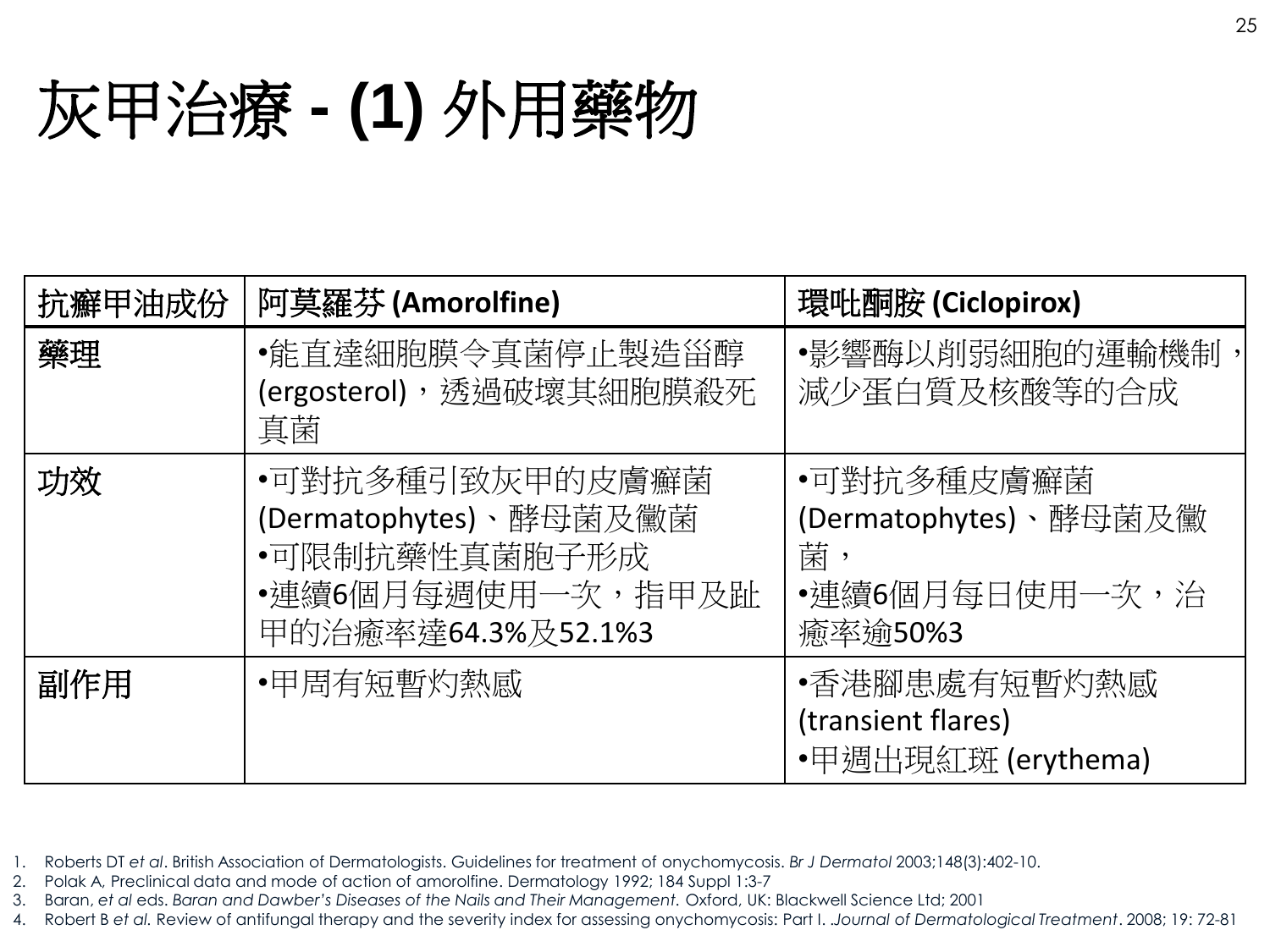## 灰甲治療 - (2) 口服藥物

- 為醫生處方藥物,主要成份:
	- 伊曲康唑(Itraconazole)
	- 氟康唑(Fluconazole)
	- 特比萘芬(Terbinafine)
- 透過抑制麥角甾醇(ergosterol)的合成,達至治療灰甲的效果,藥效能 持續數月
- 可配合外用藥物使用
- 療效較外用藥物高(治癒率可高達80%),但同時有較多及嚴重的副作用
- 部份經由肝臟代謝,有肝臟問題的患者或需於治療期間監察肝酶值
- 副作用:腸胃不適、肝功能受影響、肝酵素異常、皮疹、皮膚痕癢、濕 疹、頭痛等
- 與其他口服藥物有相互影響
- 1. Roberts DT *et al*. British Association of Dermatologists. Guidelines for treatment of onychomycosis. *Br J Dermatol* 2003;148(3):402-10.
- 2. Baran, *et al* eds. *Baran and Dawber's Diseases of the Nails and Their Management.* Oxford, UK: Blackwell Science Ltd; 2001
- 3. Robert B *et al.* Review of antifungal therapy and the severity index for assessing onychomycosis: Part I. .*Journal of Dermatological Treatment*. 2008; 19: 72-81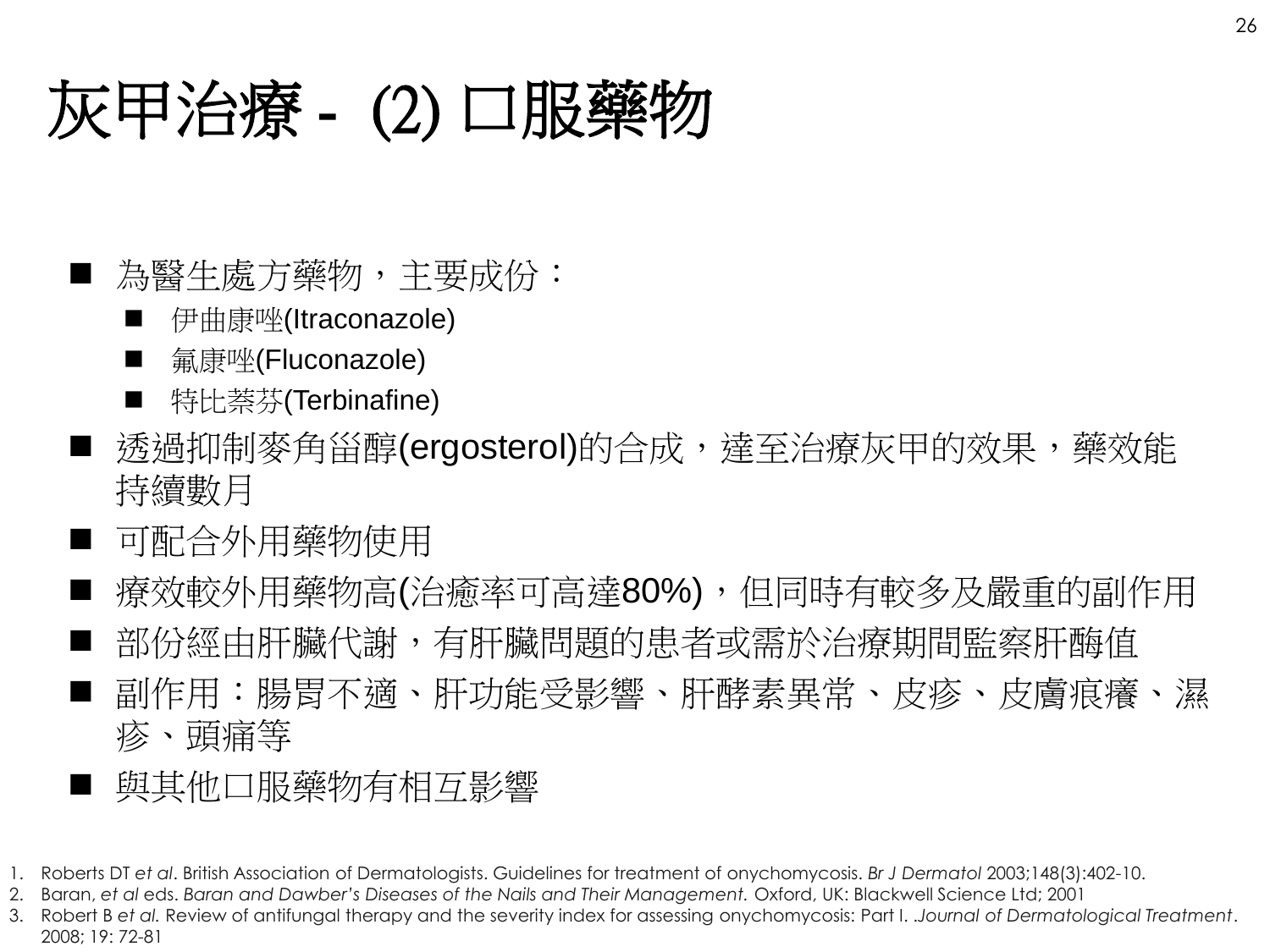## 灰甲易復發 對症下藥減復發機會

- 灰甲的復發率高達10-53%<sup>1</sup>
- 復發的原因分為1 :
	- 灰甲真菌未被真正殺死
	- 患者再度受真菌感染
- 研究發現,灰甲患者治癒後,持續使用阿莫羅芬作持效治療 (Maintenance Therapy), 復發率下跌2.6倍

| 研究組別                     | 復發率                   |
|--------------------------|-----------------------|
| 患者持續用阿莫羅芬每周一次+每三個月挫、修剪病甲 | $15.9\%$ <sup>2</sup> |
| 每三個月挫、修剪病甲               | $41.9\%$ <sup>2</sup> |

- 1. Bianca Maria Piraccini et al, Long-term follow-up of toenail onychomycosis caused by dermatophytes after successful treatment with systemic antifungal agents, J AM ACAD DERMATOL. March 2010
- 2. Sigurgeirsson B, Olafsson JH, Steinsson JT, Kerrouche N, Sidou F. Efficacy of amorolfine nail lacquer for the prophylaxis of onychomycosis over 3 years. J Eur Acad Dermatol Venereol. 2010 Aug;24(8):910-5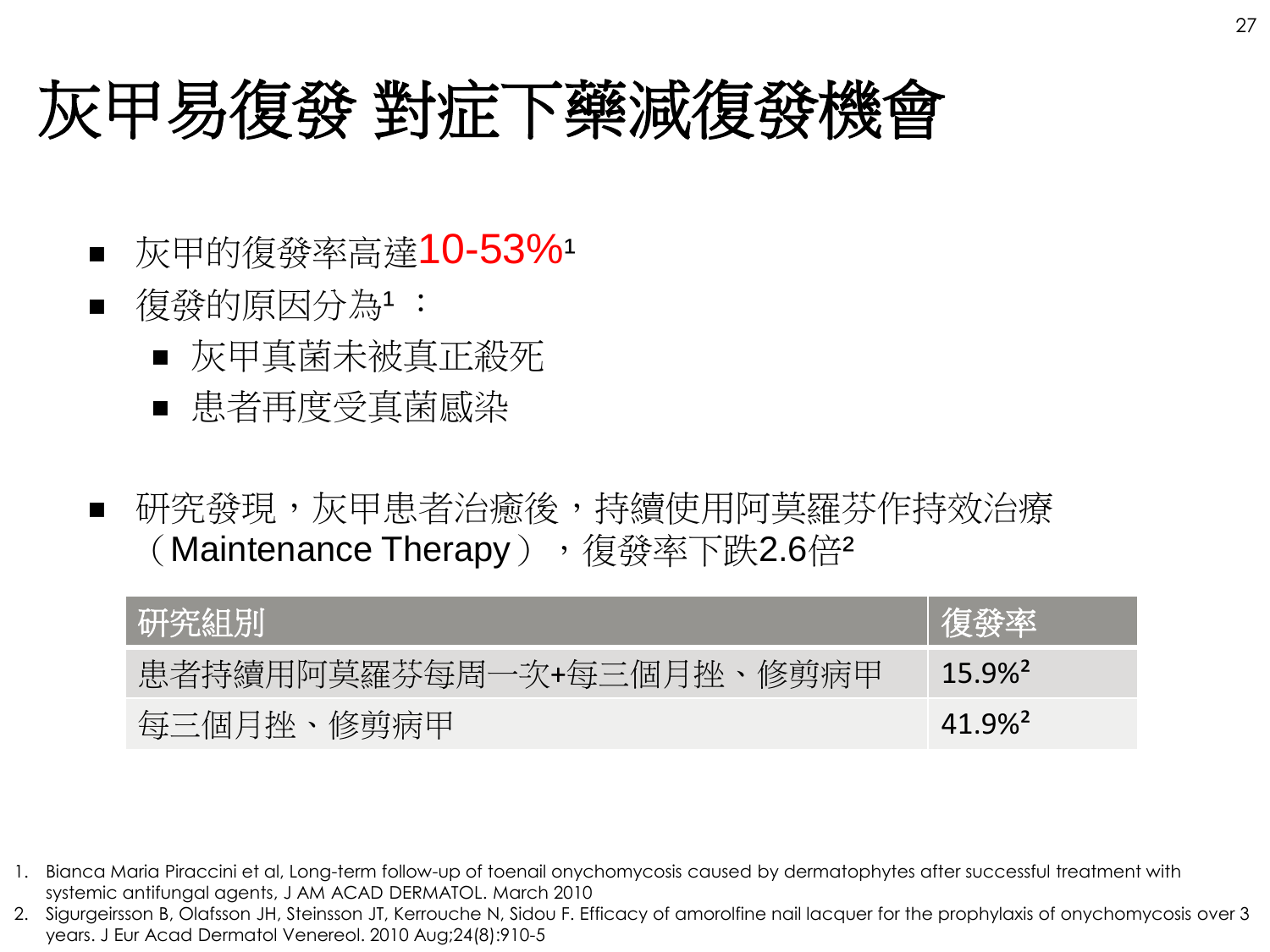# 香港醫院藥劑師學會會長 崔俊明藥劑師 市民慎選產品政府盡快堵塞漏洞

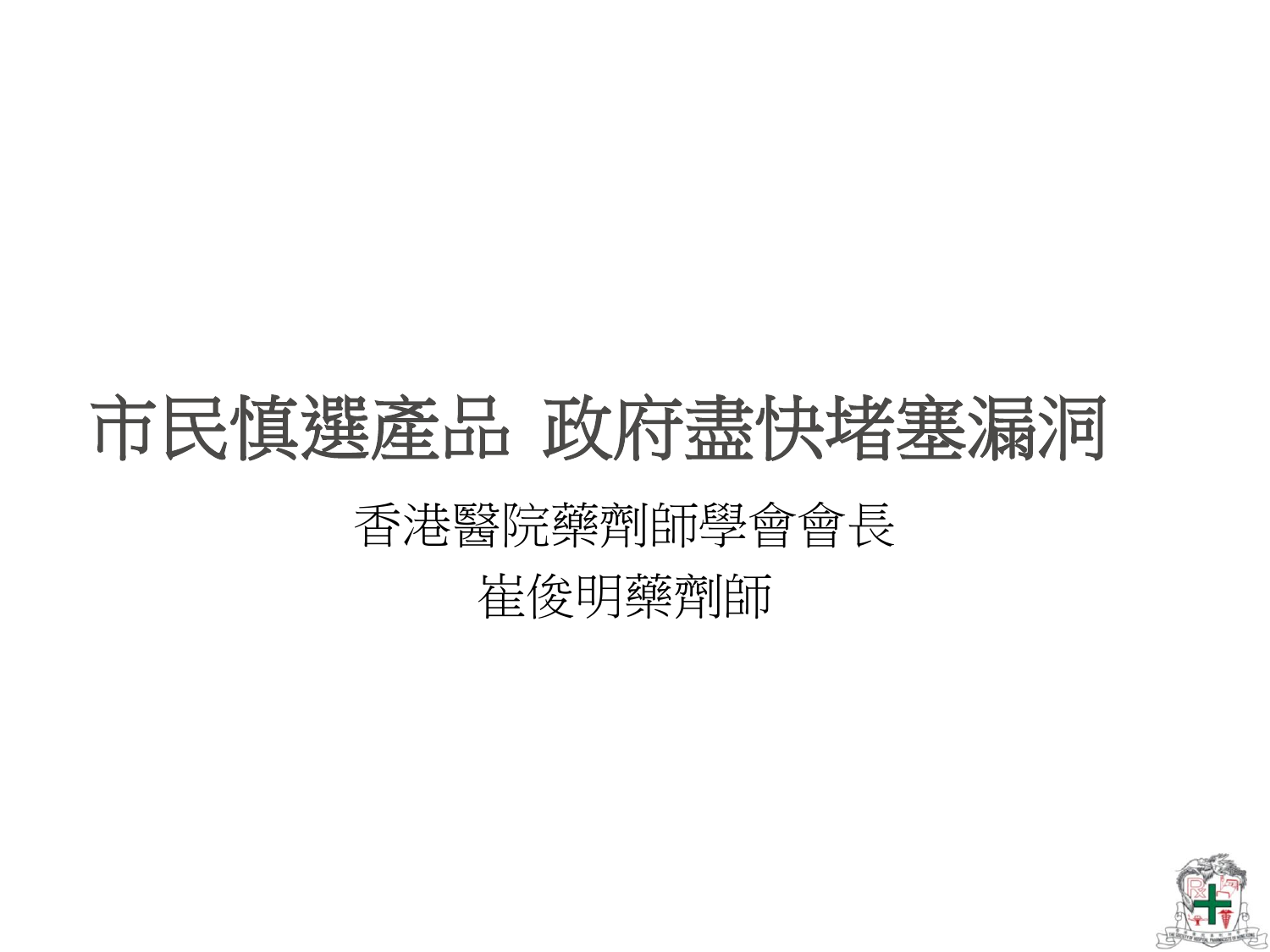

#### 市民

- 不要以為在大型商店選購有「治療」聲稱的產品,就一定是註冊藥物 ■ 選購所有具「治療」聲稱的產品時,應該留意產品是否為衞生署註冊藥 物(盒上有 HK-XXXXX 編號)
- 選購及使用任何具「治療﹔聲稱的產品前,應先徵詢醫生、藥劑師意見

#### 政府

- 加強教育市民分辨註冊藥物和具「治療」聲稱的產品
- 衛生署與海關加強合作,密切監管產品有否誇大療效,違反《商品說明 條例》